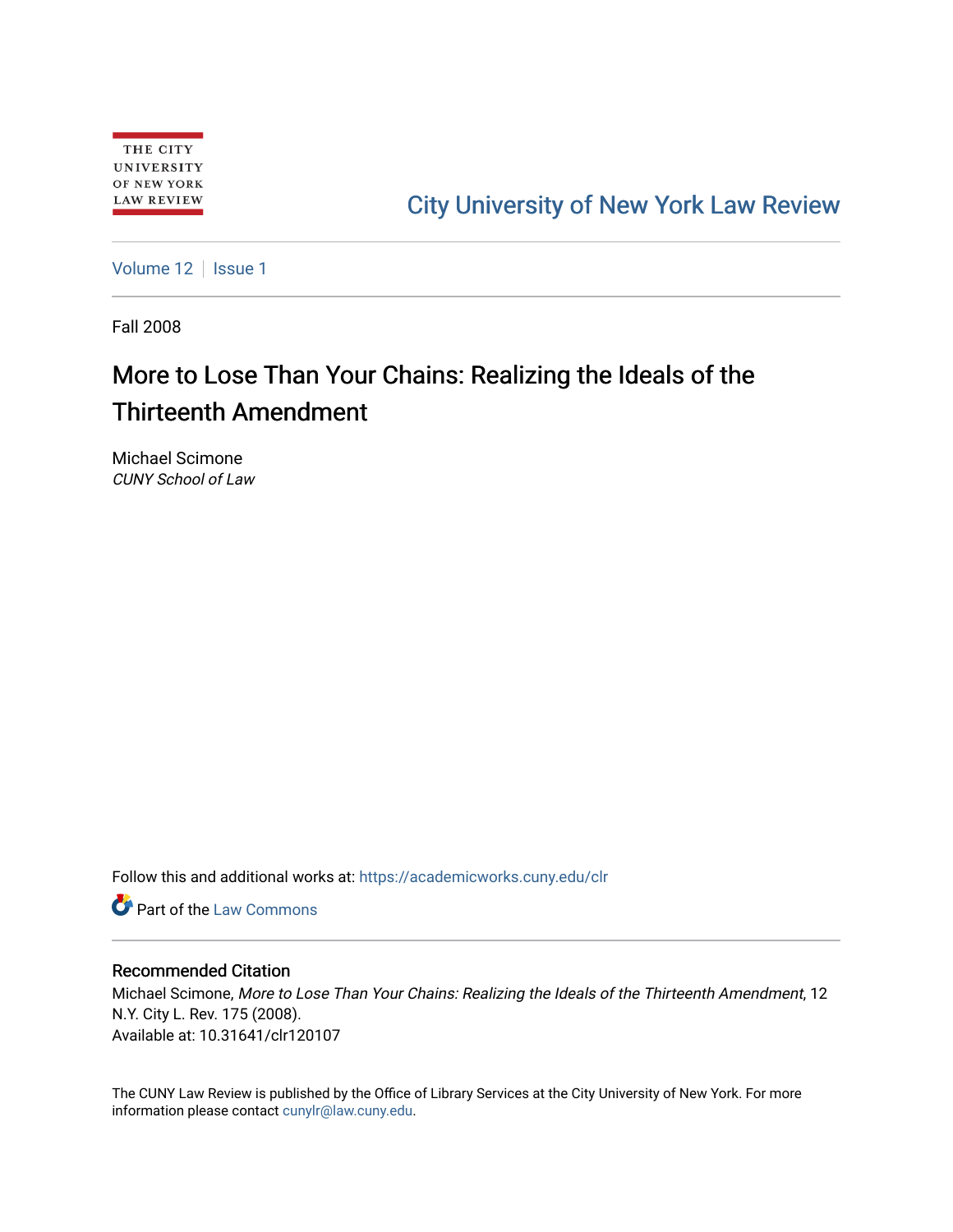### **MORE TO LOSE THAN YOUR CHAINS: REALIZING THE IDEALS OF THE THIRTEENTH AMENDMENT**

*Michael Scimone\**

TABLE OF CONTENTS

|    |                                                 | 175 |
|----|-------------------------------------------------|-----|
|    | I. THE THIRTEENTH AMENDMENT AND FREE LABOR      | 180 |
|    | $\mathbf{A}$                                    | 180 |
|    | The Labor Movement<br>B.                        | 181 |
|    | C. The Commodification of Labor and its Results | 183 |
| Н. |                                                 | 185 |
|    | A. Peonage and the Civil Rights Section         | 185 |
|    | Expanding and Contracting Definitions<br>В.     | 186 |
|    | From Individualism to Collective Power          | 188 |
|    |                                                 | 191 |
| Ш  | APPROPRIATE LEGISLATION                         | 193 |
|    |                                                 | 193 |
|    | <b>B.</b>                                       | 195 |
|    |                                                 | 197 |
|    | WORKERS CENTERS AND RIGHTS CONSCIOUSNESS        | 199 |

#### **INTRODUCTION**

It is anecdotal that in every challenge there lies an opportunity. Community organizer Saul Alinsky applied this principle to political movements when he wrote to young activists, "If you push a negative hard and deep enough it will break through into its counterside."1 A major challenge of the present era for progressives working toward the expansion of civil and labor rights has been our legal system's generally hostile attitude to their agenda. The "originalist" approach to civil rights has largely rejected expansive readings of the Constitution under the argument that its text was never intended to cover "new and unjustifiable claims."<sup>2</sup>

Encapsulated within this philosophy, however, is a view of the past that obscures important aspects of our legal heritage. Con-

<sup>\*</sup> J.D. Candidate 2009, City University of New York School of Law.

<sup>1</sup> SAUL D. ALINSKY, RULES FOR RADICALS 129 (1971).

<sup>2</sup> *See* ROBERT BORK, THE TEMPTING OF AMERICA: THE POLITICAL SEDUCTION OF THE LAW 159 (1990).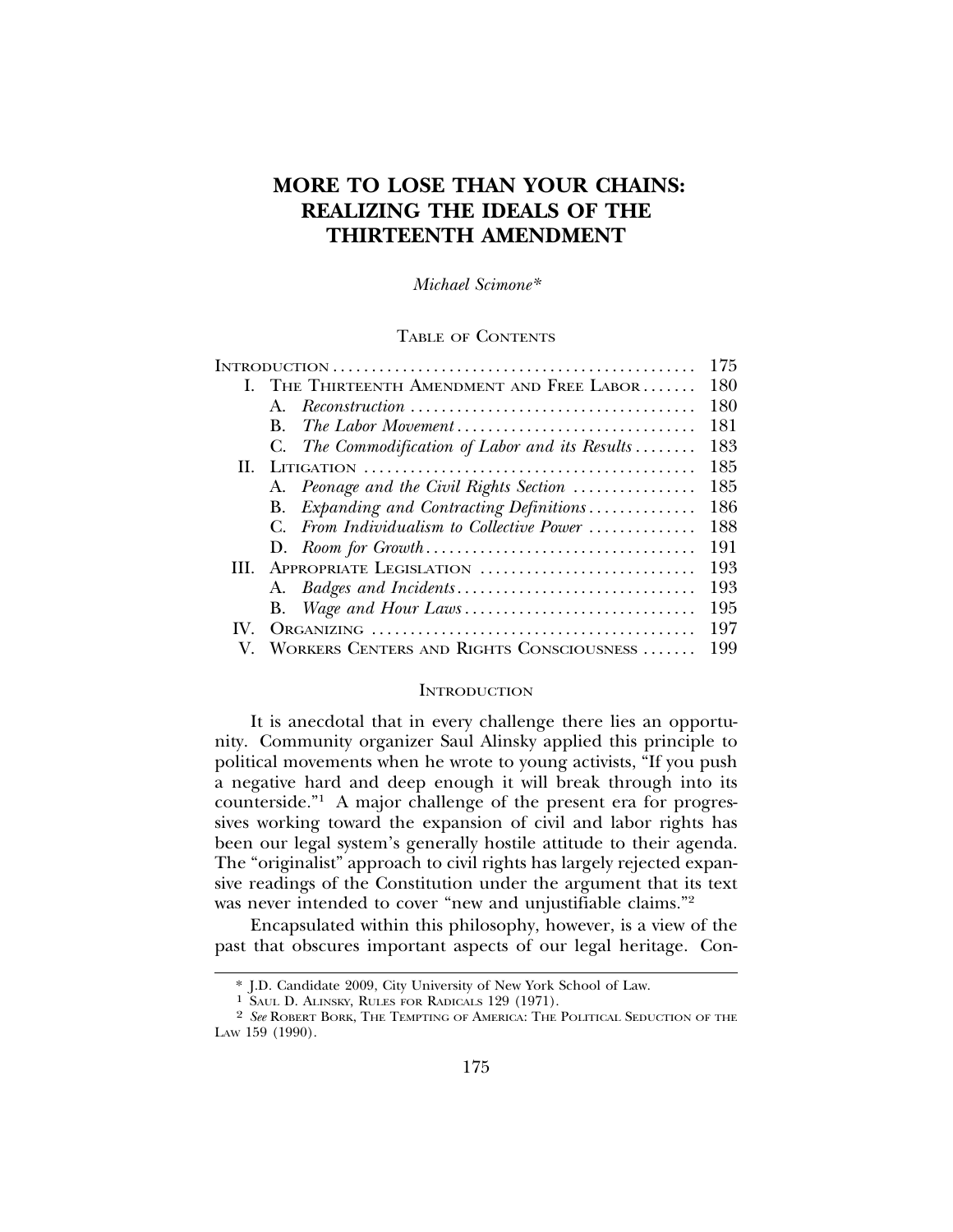servative originalism ignores the fact that the amendments to the Constitution that were born out of movements to expand rights are not the legacy of conservatives, but of reformers and radicals. It dismisses the possibility that a document born of a revolution and drafted by activists could still have radical force today. Given the Constitution's origin, there is little reason to assume that originalism is a necessarily conservative philosophy. To embrace the original understanding of the rights-granting provisions of our most revered legal document is to adopt the perspective of people who were willing to fight and die for those rights. Those who claim to honor the legacy of the Framers by limiting the force of their ideals imagine nearsighted visionaries and milquetoast revolutionaries.

In the case of the Thirteenth Amendment,<sup>3</sup> there is evidence that the original understanding was far more expansive and radical than the modern one. The Thirteenth Amendment was passed shortly after the Civil War, when the Radical Republicans dominated Congress.4 The Congressional debates from this era reveal an understanding of the Thirteenth Amendment, and of the institution of slavery, that went far beyond an end to the physical bondage suffered by slaves. As explained by one of the Amendment's leading advocates, "[W]e have advocated the rights of the black man because the black man was the most oppressed type of the toiling men of this country . . . . The same influences that go to keep down and crush down the rights of the poor black man bear down and oppress the poor white laboring man."5 The Radicals saw a deep connection between the slave and the "free" worker. Their contemporaneous understanding of slavery included a critical view of the work relationship, one that recognized the existence of social dimensions of work affecting not only the entire life of the laborer, slave or free, but also the fabric of society and the legal system itself. For them, an end to "involuntary servitude" could only come about through a transformation of both the work relationship and the social status of working people

*Id.*

<sup>3</sup> U.S. CONST. amend. XIII, §§ 1, 2.

Section 1. Neither slavery nor involuntary servitude, except as a punishment for a crime whereof the party shall have been duly convicted, shall exist within the United States, or any place subject to their jurisdiction. Section 2. Congress shall have power to enforce this article by appropriate legislation.

<sup>4</sup> Lea S. VanderVelde, *The Labor Vision of the Thirteenth Amendment*, 138 U. PA. L. REV. 437, 447 (1989).

<sup>5</sup> Sen. Henry Wilson, CONG. GLOBE, 39th Cong., 1st Sess. 343 (1866), *quoted in* VanderVelde, *supra* note 4, at 440.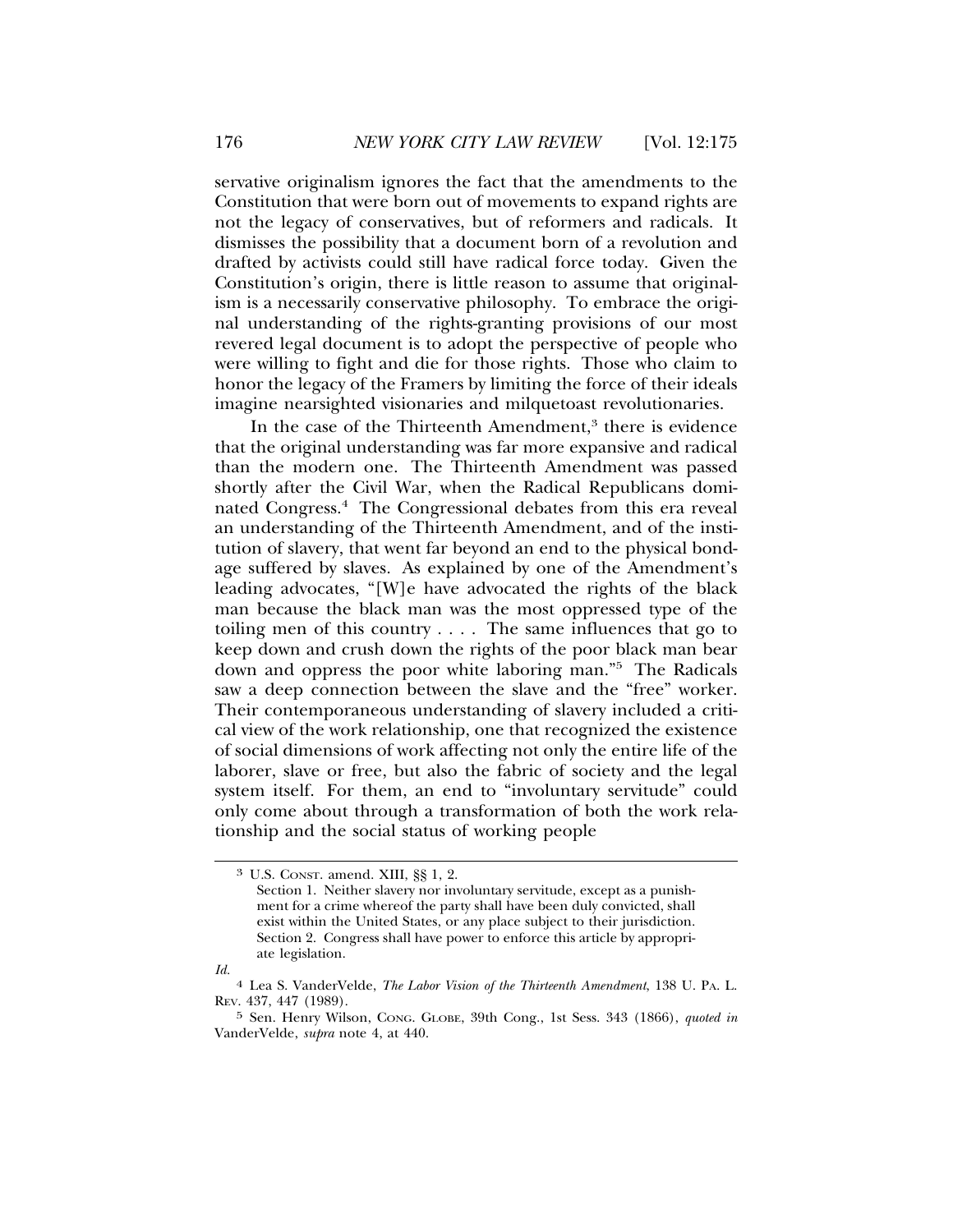Although not fully developed at the time of the Thirteenth Amendment's passage, the "free labor" ideology did not end with Reconstruction. It found expression throughout the history of the labor movement during the early 20th century.<sup>6</sup> It became the theoretical basis for a wide array of labor reforms that eventually formed the basis of the Wagner Act.<sup>7</sup> The Wagner Act version of labor rights, however, was ultimately much more limited than the Thirteenth Amendment version. Rather than explicitly passing labor law reform as an extension of the Thirteenth Amendment's promise of freedom from involuntary servitude, progressive lawyers adopted a strategy of grounding the Act in the Commerce Clause, and they succeeded.<sup>8</sup>

Scholars have suggested that if the Wagner Act had been passed as an expression of Congress's power to eliminate involuntary servitude under § 2 of the Thirteenth Amendment, the constitutional history of the following eighty years might have been far different.<sup>9</sup> Labor rights would have been an expression of fundamental freedoms, rather than a means to promote the "free flow of commerce."10 The commerce clause approach, which eventually prevailed, opened the door to the Taft–Hartley amendments, $^{11}$ and allowed courts to gradually chip away at the freedoms claimed

[C]ertain practices by some labor organizations, their officers, and members have the intent or the necessary effect of burdening or obstructing commerce by preventing the free flow of goods in such commerce through strikes and other forms of industrial unrest or through concerted activities which impair the interest of the public in the free

<sup>6</sup> James Gray Pope, *Labor's Constitution of Freedom*, 106 YALE L.J. 941 (1997) [hereinafter Pope, *Labor's Constitution*].

<sup>7</sup> The National Labor Relations Act, Ch. 372, 49 Stat. 449 (1935) (codified at 29 U.S.C.A. §§ 151–69). <sup>8</sup> James Gray Pope, *The Thirteenth Amendment Versus the Commerce Clause: Labor and*

*the Shaping of American Constitutional Law, 1921*–*1957*, 102 COLUM. L. REV. 1, 24 (2002) [hereinafter Pope, *The Thirteenth Amendment Versus the Commerce Clause*]. <sup>9</sup> *Id.* at 115–119.

<sup>10</sup> The denial by some employers of the right of employees to organize and the refusal by some employers to accept the procedure of collective bargaining lead to strikes and other forms of industrial strife or unrest, which have the intent or the necessary effect of burdening or obstructing commerce . . . . It is hereby declared to be the policy of the United States to eliminate the causes of certain substantial obstructions to the free flow of commerce and to mitigate and eliminate these obstructions when they have occurred by encouraging the practice and procedure of collective bargaining . . . . 29 U.S.C.A. §151 (West 2008).

<sup>&</sup>lt;sup>11</sup> Labor Management Relations Act, 61 Stat. 136 (codified at 29 U.S.C.A. §§ 141–144, 167, 171–187). Among other amendments to the Wagner Act, 49 Stat. 449 (codified at 29 U.S.C.A. 151–169), Taft–Hartley added to the preamble cited above: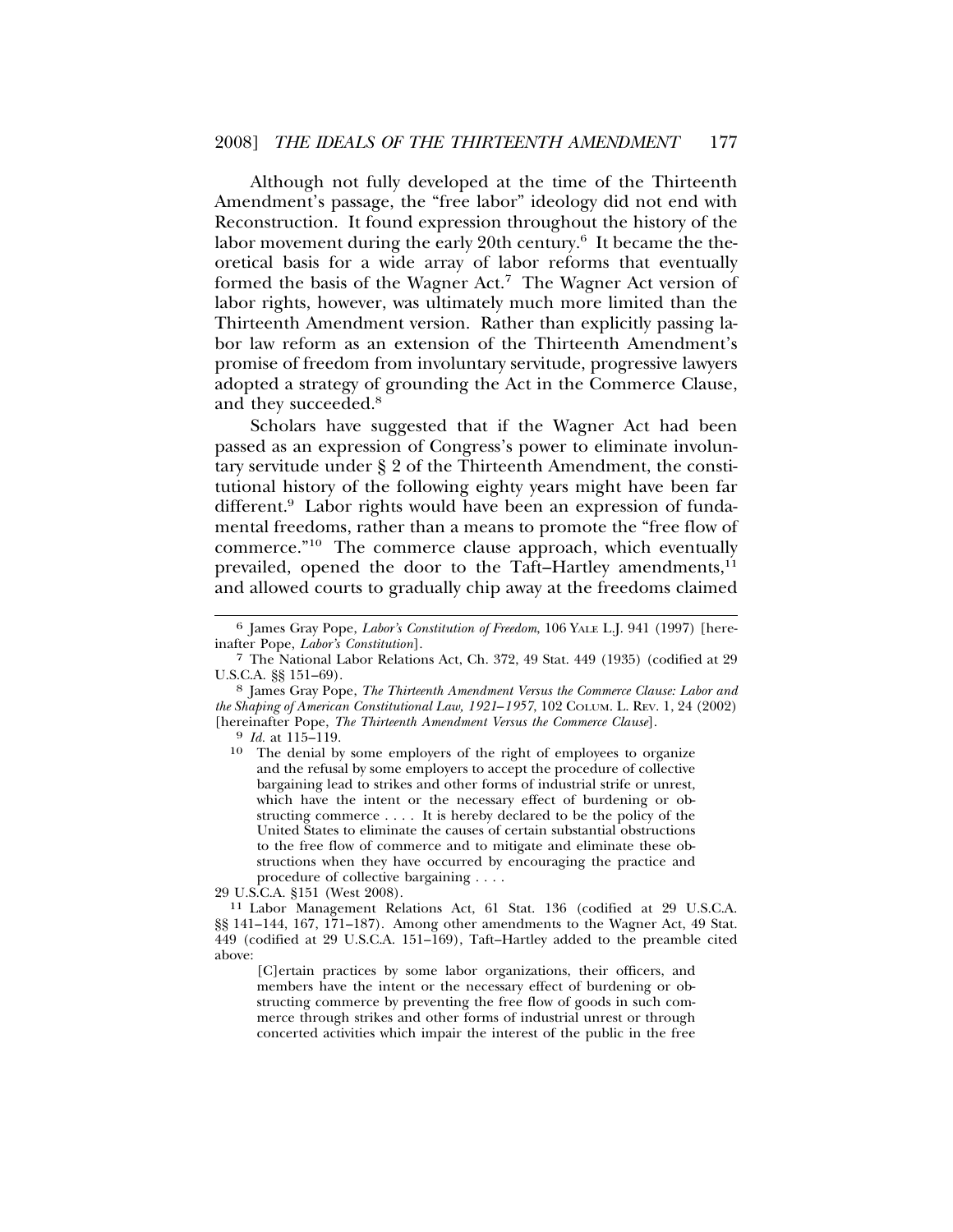by working people, in the name of promoting the free flow of goods and services.12 The commerce-based concept of labor law analogized labor rights to rights over property, rather than tying them to the deeper social dimensions of work.

The vision put forward by the Wagner Act also built an administrative apparatus that put lawyers and labor "experts" in a dominant and dominating role within organized labor.<sup>13</sup> It facilitated the evolution of a labor movement that moved away from what reformers have called "social movement unionism"14 and toward a bureaucratic "business model."15 Even at their most radical, the unions that have grown under the National Labor Relations Act ("NLRA") now talk about organizing, at least publicly, in terms of adding numbers of dues-paying members, rather than in terms of workers' commitment to and ownership of a movement to promote rights.<sup>16</sup> Current proposals to reform labor law reflect this;

16

flow of such commerce. The elimination of such practices is a necessary

condition to the assurance of the rights herein guaranteed.

<sup>29</sup> U.S.C.A. § 151 (West 2008). Thus, Taft–Hartley posited that the elimination of strikes is necessary to safeguard workers' rights to organize, and thereby made the elimination of strikes and "other forms of industrial unrest" part of the policy of the United States.

<sup>12</sup> *See generally* ELLEN DANNIN, TAKING BACK THE WORKERS' LAW: HOW TO FIGHT THE ASSAULT ON LABOR RIGHTS 6–7 (2006) (listing examples of how courts have weakened labor protections). Dannin's argument is that judicial interpretations, rather than the Wagner Act itself, is to blame for the diminishment of labor rights over the past six decades. Dannin finds the source of judges' restrictive readings in their class bias and in their general ignorance of labor law. Among the judicial "amendments" to the N.L.R.A., she names the limited remedies afforded to the NLRB, the ability of employers to impose their final offers when an impasse is reached in bargaining, and the "right" to replace economic strikers on a permanent basis. *Id.*

<sup>13</sup> *See* Pope, *The Thirteenth Amendment Versus the Commerce Clause, supra* note 8, at 26–28.

<sup>14</sup> DAN CLAWSON, THE NEXT UPSURGE: LABOR AND THE NEW SOCIAL MOVEMENTS 19 (2003).

<sup>15</sup> MIKE PARKER & MARTHA GRUELLE, DEMOCRACY IS POWER: REBUILDING UNIONS FROM THE BOTTOM UP 22–25 (1999).

The 1.9 million-member Service Employees International Union is the fastest-growing union in North America . . . . Since . . . 1996, nearly 900,000 workers have united in SEIU . . . . SEIU is the largest health care union . . . the largest property services union . . . and the second largest public employee union . . . . SEIU is the nation's largest union of health care workers with over half of the union's 1.8 million members working in the field, including 110,000 nurses and 40,000 doctors . . . . 440,000 home care and 160,000 nursing home workers are also winning improvements in wages and benefits. In April 2005, in one of the largest union election victories ever, 41,000 home care workers in Michigan voted to unite with SEIU . . . . 49,000 Illinois family child care providers joined together in SEIU . . . . SEIU is the largest union of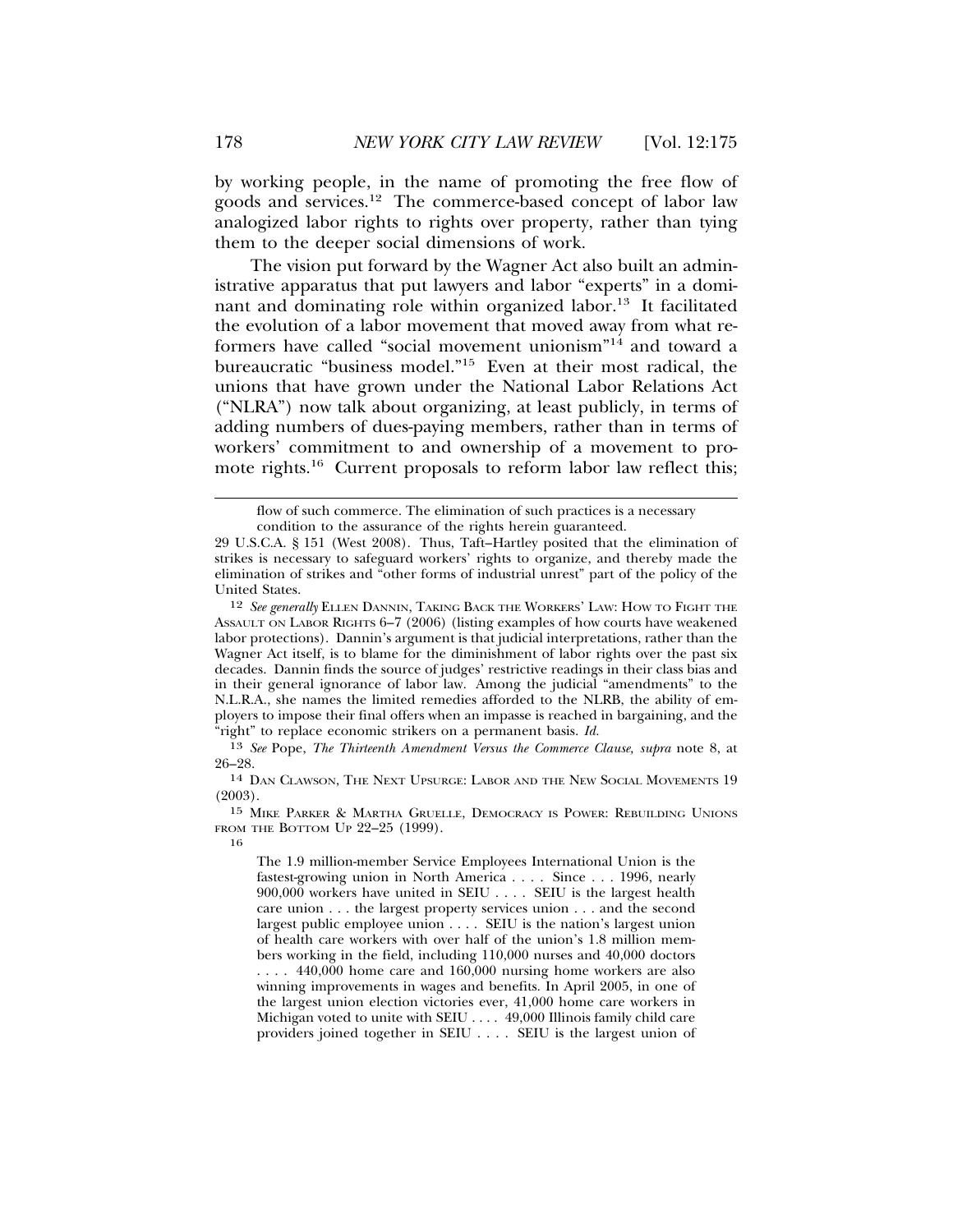the Employee Free Choice Act,<sup>17</sup> the current legislative project of the AFL–CIO, would make it easier for workers to join unions, but says little about their participation in them.<sup>18</sup>

The original understanding of servitude and of labor, from the standpoint of the Thirteenth Amendment's framers, was one that went beyond economic conditions. It included the social dimensions of the work relationship. Slavery affected the rights of laborers, both free and slave, by denying them full participation in society, and by compromising their human and civil rights as well as their economic status. Altering this system required change at many levels: in the courts, in the legislature, and in civil society itself. As carried on by the labor movement, the free labor ideal would come to include efforts to increase the rights of workers through litigation, legislation, and organizing.

This Comment will consider these three levels of change. I will begin with a brief review of the relevant history, as well as of the original labor vision of the Thirteenth Amendment. This history will continue in the next section, as I discuss how "involuntary servitude" has been defined by the courts. I will suggest areas for expansion of that definition that could encompass broader labor rights. I will then discuss legislation that has been passed under section 2 of the Thirteenth Amendment, and how courts have treated the scope of Congress's power to legislate under that section. Finally, I will discuss what the Thirteenth Amendment vision means for organizing, and how claims to fundamental rights protected by the Thirteenth Amendment could provide a unifying theme for workers' movements. I will conclude by exploring how worker centers might operate as a vehicle for promoting this alternative agenda, putting forward a rights-based vision that is more aligned with international labor standards and that has greater rhetorical and legal force for workers in America, both native and foreign-born.

child care workers in America, representing more than 200,000 people who work in child care and early education.

Service Employees' International Union, A Closer Look Inside Labor's Fastest-Growing Union, http://www.seiu.org/about/closer%5Flook/ (last visited Mar. 3, 2009).

<sup>17</sup> Employee Free Choice Act, H.R. 800, 110th Cong. (2007), *available at* http:// thomas.loc.gov/ (search term "Employee Free Choice Act" in "Search Bill Text").

<sup>18</sup> *See* James Gray Pope, Peter Kellman & Ed Bruno, *The Employee Free Choice Act and a Long-term Strategy for Winning Workers' Rights*, WORKINGUSA, March 2008, at 127. Admittedly, a greater degree of member engagement in unions is unlikely to come from reforms in the law; it has a good deal more to do with organizing and with the internal politics of unions themselves. But as the history of the Wagner Act suggests, legal paradigms can shape unions' understanding of how they relate to their members.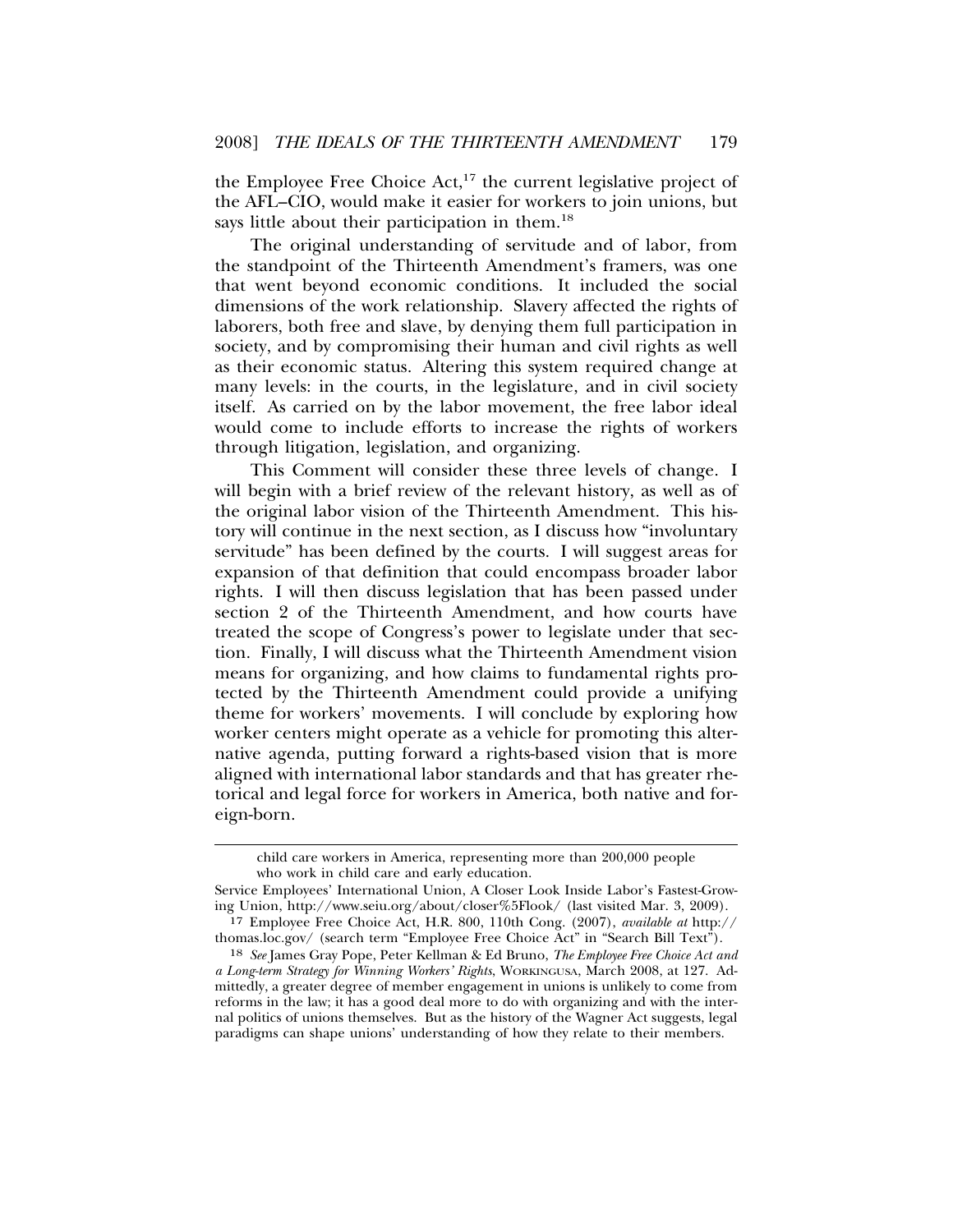#### I. THE THIRTEENTH AMENDMENT AND FREE LABOR

#### *A. Reconstruction*

Lea VanderVelde has documented the legislative history and the congressional debates surrounding the passage of the Thirteenth Amendment.19 That history, as she persuasively argues, reveals an underlying philosophy that went beyond the abolition of slavery and aimed to promote the dignity of all labor. Proponents of the Thirteenth Amendment following the Civil War were split between two political factions: Abolitionists, who were primarily concerned with eliminating slavery, and Republicans from the Free Soil Party who had deep roots in the labor movement of the time.<sup>20</sup> This wing of the party, the so-called "Radical Republicans," objected to slavery on the basis that it degraded the status of all labor. Henry Wilson, the foremost proponent of the Thirteenth Amendment in the Senate, summed up this perspective in an appeal to white workers in Boston: "Put the brand of degradation upon the brow of one working man and the toiling millions of the globe share the degradation."21

The radicals' objections to slavery were more than simply moral. They had practical legal ramifications. As VanderVelde points out, in the economy of the time, slavery was simply one especially oppressive form of employment relation, in "a progression of distinct status positions: peons, bonded servants, apprentices, employees not under written contract, employees under written contract and, finally, professional status employees."22 All of these status positions had broader social aspects. Just as property is correctly understood as a bundle of rights in relation to a thing, one's status defined others' rights in relation to that individual; slaves, for example, could not enter into contracts, have families, testify in court, or hold property.<sup>23</sup> They could be beaten by their masters;<sup>24</sup> an apprentice, in contrast, could not be beaten.25 The law prohibited one employer from hiring away another's employee, just as it prohibited one master from taking another's slave.26 The impact

<sup>19</sup> VanderVelde, *supra* note 4.

<sup>20</sup> *Id.* at 444–48.

<sup>21</sup> Senator Henry Wilson, How Ought Workingmen to Vote in the Coming Election?, Address to East Boston Workers (Oct. 15, 1860) *quoted in* VanderVelde, *supra* note 4, at 467.

<sup>22</sup> VanderVelde, *supra* note 4, at 441.

<sup>23</sup> *See The Civil Rights Cases*, 109 U.S. 3, 22 (1883).

<sup>24</sup> *See* Echols v. Dodd, 20 Tex. 190 (1857).

<sup>25</sup> Inhabitants of Vinalhaven v. Ames, 32 Me. 299 (1850).

<sup>26</sup> Campbell v. Cooper, 34 N.H. 49 (1856).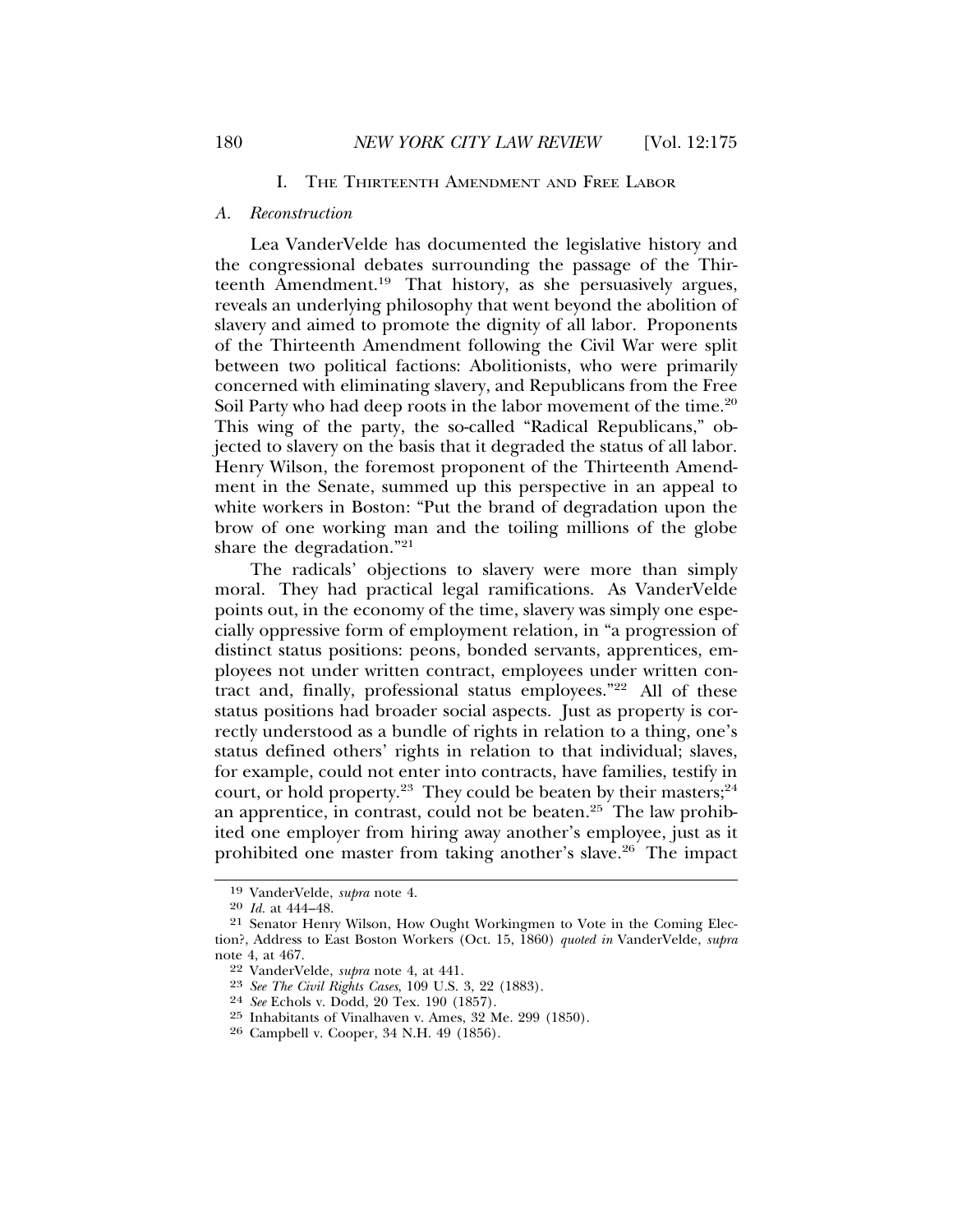of the Thirteenth Amendment was thus far greater than is commonly understood today. By analogy, we might imagine the effect of an amendment stating that, "no person shall hold a property interest in land within the United States." Such a provision would sweep away entire branches of law. Beyond this, it would raise serious doubts about the foundations of other rights.

The Radicals' vision of "free labor" encompassed these social dimensions of work, and recognized the wide array of oppressive statuses. This led them to go beyond slavery and include the term "involuntary servitude" in the Thirteenth Amendment. While the term "slavery" had a commonly understood definition, the meaning of "involuntary servitude" was subject to wider interpretation; a great deal of debate in Congress concerned the scope of this term.<sup>27</sup>

The Radical Republicans' power in Congress gradually faded, and Reconstruction came to an end. The extent to which the "involuntary servitude" language might be applied to working people not in an apparent position of coerced labor, though, would remain an important issue in the decades to follow. During this time, the economy and the shape of work relations were changing in dramatic ways, and the nascent labor movement was emerging to meet these changes.

#### *B. The Labor Movement*

At the turn of the century, two of the major legal weapons used by employers against organized labor were anti-strike injunctions and yellow-dog contracts.28 Unions railed against these courtimposed and court-enforced attacks, and argued that they inflicted forms of involuntary servitude on workers.29 To trade unionists of the time, a court that ordered strikers back to work compelled them to labor under conditions that they found unacceptable—a situation tantamount to slavery.<sup>30</sup> The American Federation of La-

<sup>27</sup> VanderVelde, *supra* note 4, at 454–59. "Involuntary Servitude" would come to include debt peonage, a practice then common in New Mexico. *See* 42 U.S.C.A. § 1994 (West 2008). It was eventually applied to a wide range of laws that inhibited individuals from leaving their employment, although interestingly, most of these laws were first established in Northern states, and only adopted in Southern states following the Civil War. *See* VanderVelde, *supra* note 4, at 486–95.

<sup>28</sup> *See* Debs–Jones–Douglass Institute, *Toward a New Labor Law*, 8 n.24 (2003), *available at* http://www.djdinstitute.org/laborlaw.pdf. "Yellow dog" contracts were contracts between a worker and an employer by which the worker agreed not to join or be represented by a labor union.<br><sup>29</sup> Pope, *Labor's Constitution, supra* note 6, at 964.

<sup>&</sup>lt;sup>30</sup> At a time when slavery was still a living memory for many workers, this connec-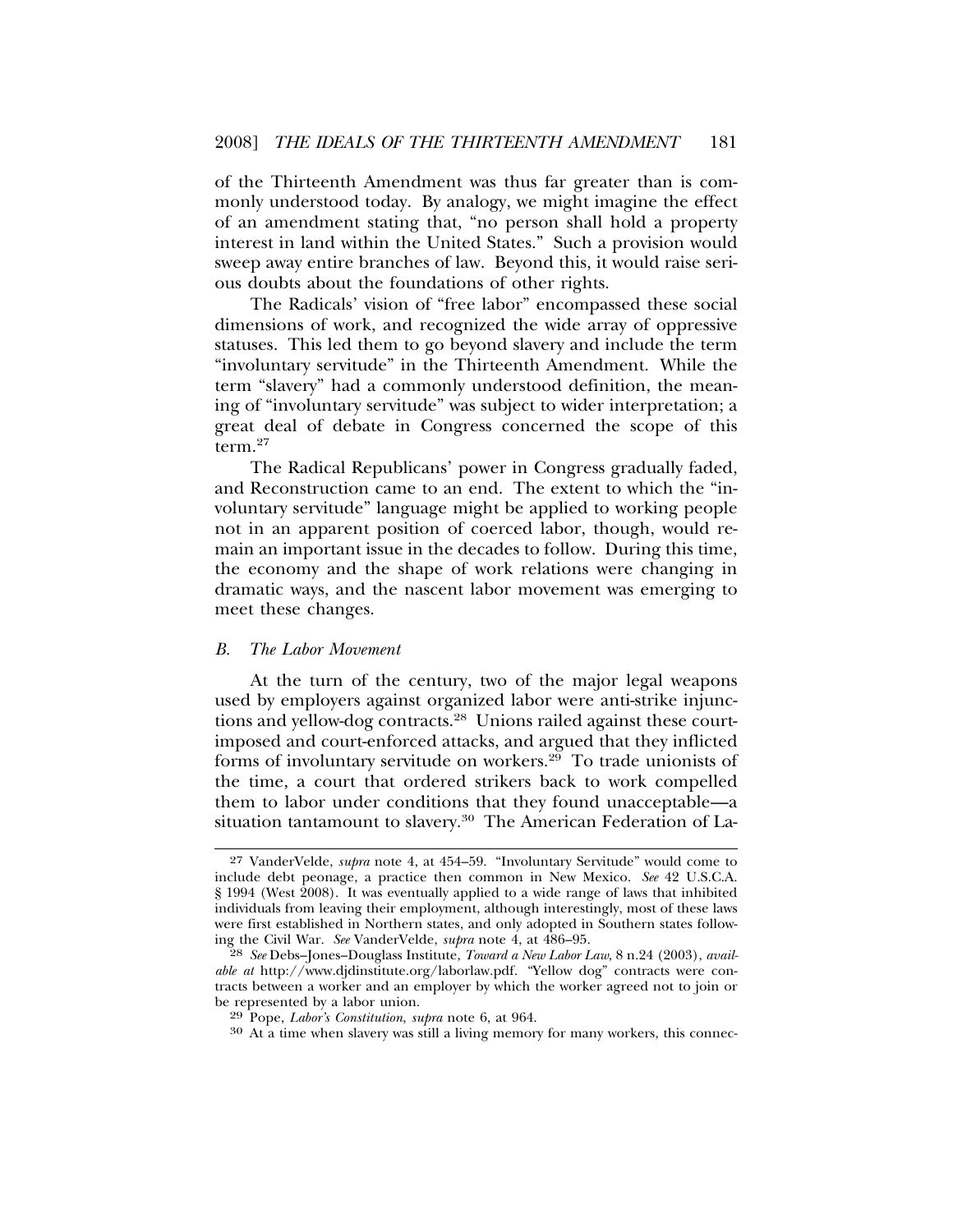bor adopted a policy, at its 1909 convention, of openly defying court orders that enjoined what they believed was a constitutionally protected right to strike.<sup>31</sup> The Federation's position was that a worker faced with an anti-strike injunction should "refuse obedience and . . . take whatever consequences may ensue."32 This legal theory was echoed in Justice Brandeis's dissent in *Bedford Cut Stone Co. v. Journeymen Stone Cutters' Ass'n.*, in which he wrote that an injunction against a refusal to work was an "instrument for imposing restraints upon labor which reminds one of involuntary servitude."<sup>33</sup>

There were broader contours to the unions' defiance, and their understanding of the Thirteenth Amendment went beyond the right to strike. Besides referring to the condition of the unorganized worker as "wage slavery," the labor movement argued that workers had rights that were distinct from, and superior to, property rights, and explicitly argued that the Thirteenth Amendment protected these rights on their own terms, not as expressions of property rights: "If . . . you construe labor as being property and the right to labor a property right, then the Thirteenth Amendment goes into the wastebasket entirely," argued Andrew Furuseth, President of the Sailors' Union of the Pacific.<sup>34</sup>

The labor movement used this theory proactively as well as rhetorically. In addition to mobilizing constitutional arguments against anti-labor laws, unions lobbied for legislation prohibiting anti-strike injunctions and protecting organizing rights under the power granted to Congress by the Thirteenth Amendment. They argued that true freedom of labor could only exist when workers were free to organize, and that ensuring these rights was a means to the elimination of involuntary servitude. This argument posed a direct challenge to the theory of economic due process invoked in *Lochner v. New York*35 and similar cases.

Under the *Lochner* theory, liberty of contract existed between workers and employers because workers were free to quit if they

tion was clear for those who had lived as both slaves and as workers laboring under court injunctions. George Echols, a union activist, testifying before Congress about the suppression of a miners' strike in West Virginia, said, "I was raised a slave . . . and I know the time when I was a slave, and I feel just like we feel now." Pope, *Labor's Constitution*, *supra* note 6, at 981.

<sup>31</sup> Debs–Jones–Douglass Institute, *supra* note 28, at 10.

<sup>&</sup>lt;sup>33</sup> Bedford Cut Stone Co. v. Journeymen Stone Cutters' Ass'n., 274 U.S. 37, 65

<sup>(1927) (</sup>Brandeis, J., dissenting). <sup>34</sup> Pope, *The Thirteenth Amendment Versus the Commerce Clause*, *supra* note 8, at 24. 35 198 U.S. 45 (1905).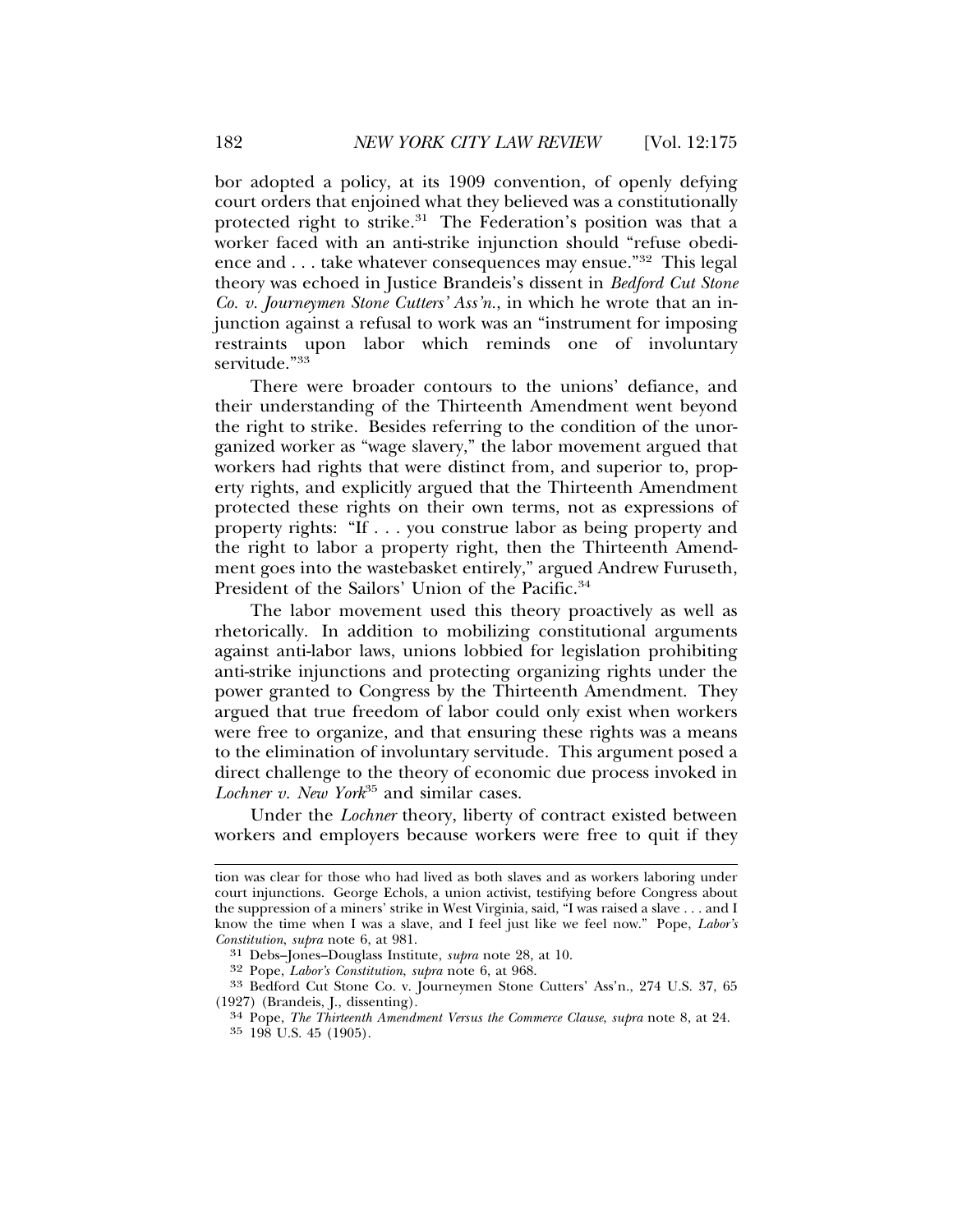were dissatisfied with the terms and conditions of their employment; indeed, this right was protected by the Thirteenth Amendment.<sup>36</sup> But labor argued that as an individual right, the ability to quit one's job was empty, and its exercise reflected a condition of slavery, not of liberty: "just imagine what a wonderful influence such an individual would have, say for instance [on] the U.S. Steel Corporation," remarked Samuel Gompers.37

Although Andrew Furuseth and others fought to ground the Norris–LaGuardia Act,<sup>38</sup> The National Industrial Recovery Act,<sup>39</sup> and the Wagner Act in the Thirteenth Amendment, all but the first of these were explicitly passed as exercises of Congress's powers under the Commerce Clause.<sup>40</sup> As James Pope has documented, this was largely due to the influence of progressive lawyers like Felix Frankfurter, whose attitude towards unions' fundamental-rights claims was that, "talk of the Thirteenth Amendment is too silly for any practical lawyer's use."41

#### *C. The Commodification of Labor and its Results*

James Pope suggests that if unions had been successful, and if the Wagner Act had been passed under the Thirteenth Amendment, constitutional history might have been very different. The Supreme Court ultimately upheld the Wagner Act under the Commerce Clause in *NLRB v. Jones & Laughlin Steel Corp.*, 42 under the threat of President Roosevelt's court-packing scheme and in the face of one of the largest strike waves in industrial history.43 In the process, they laid the groundwork for an historic expansion of the scope of the commerce power. What they did not consider was Congress's ability to enact labor legislation under the Thirteenth Amendment power to abolish involuntary servitude. If they had accepted this theory, Pope argues, modern constitutional law would not reflect an "infinitely expandable commerce power and

<sup>36</sup> *See* Pollock v. Williams, 322 U.S. 4, 17–18 (1944).

<sup>37</sup> Debate between Samuel Gompers and Henry J. Allen at Carnegie Hall, New York, May 28, 1920, *quoted in* Debs–Jones–Douglass Institute, *supra* note 28, at 9–10.

<sup>38</sup> Norris–LaGuardia Act, 47 Stat. 70 (1932) (codified at 29 U.S.C. §§ 101–15).

<sup>39</sup> National Industrial Recovery Act, 48 Stat. 195 (1933).

<sup>40</sup> "The Congress shall have Power . . . . To regulate Commerce with foreign Nations, and among the several States . . . ." U.S. CONST. art. I, § 8, cl. 1, 3.

<sup>41</sup> Letter from Felix Frankfurter, Professor, Harvard Law School, to Roger N. Baldwin, Director, ACLU (Dec. 9, 1931) *quoted in* Pope, *The Thirteenth Amendment Versus the Commerce Clause, supra* note 8, at 40.

<sup>42</sup> 301 U.S. 1 (1937).

<sup>43</sup> Pope, *The Thirteenth Amendment Versus the Commerce Clause*, *supra* note 8, at 81–90.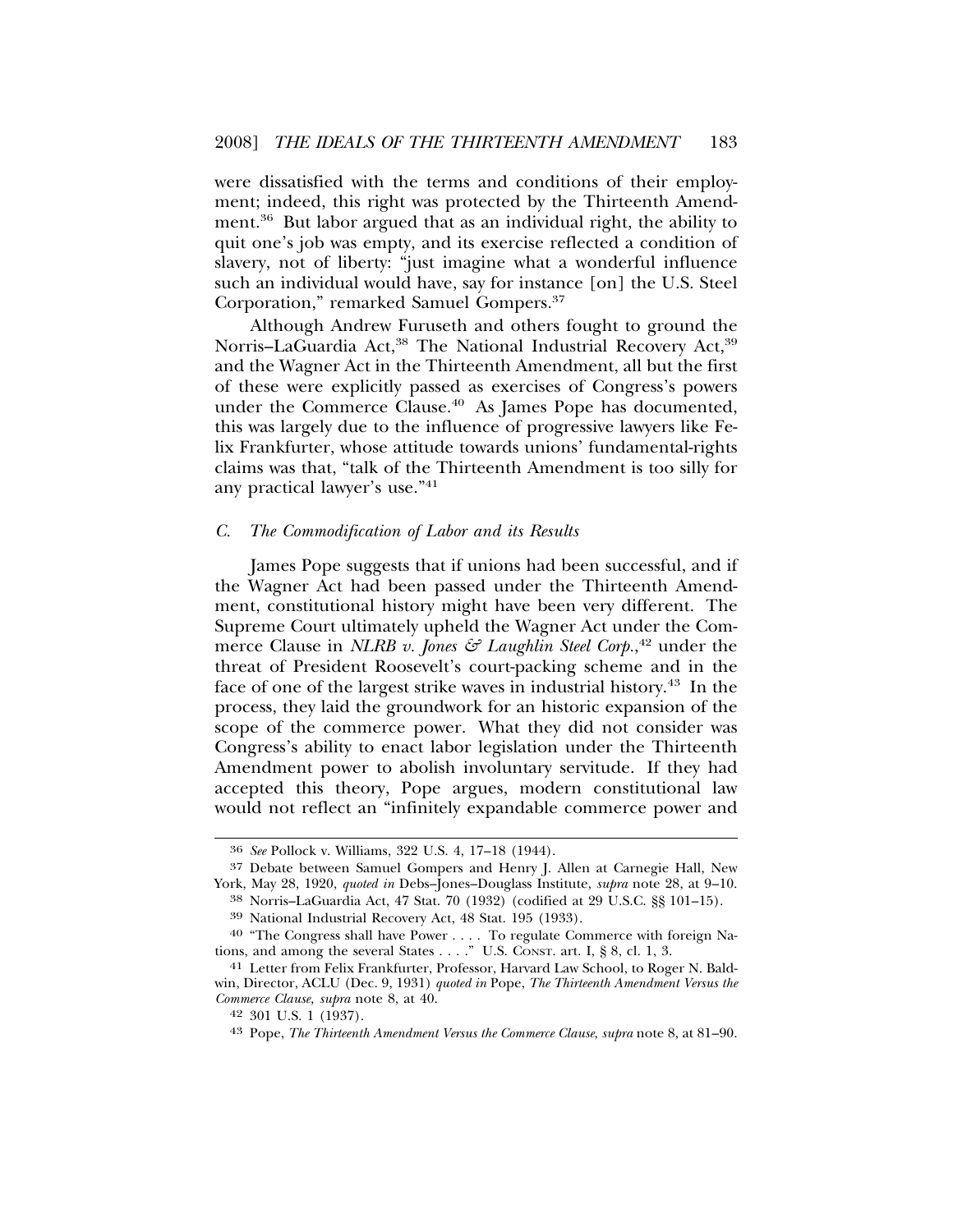[a] permanently truncated human rights power . . . . "44

The Wagner Act and its subsequent interpretation by the courts might have been very different, too. Because the preamble to the Wagner Act states, "The denial . . . of the right of employees to organize and the refusal by some employers to accept the procedure of collective bargaining lead to strikes and other forms of industrial strife or unrest, which have the intent or the necessary effect of burdening or obstructing commerce  $\dots$ ,  $\cdot$ <sup>45</sup> the Act was primarily defended as a means to punish and deter strikes. Notwithstanding that parts of the Act seem to protect the right to strike, $46$  courts have looked to this preamble as a guide to interpreting the Act. The results have included allowing permanent replacement of strikers,<sup>47</sup> firing of workers on strike,<sup>48</sup> and discrimination in rehiring of striking workers.<sup>49</sup> Furthermore, legislating labor rights as a means of promoting interstate commerce also allowed Congress to pass the Taft–Hartley Act in 1947, once again permitting anti-picketing injunctions and the elimination of secondary boycotts. Notwithstanding labor's condemnation of Taft–Hartley as "the Slave Labor Law,"50 it entered the statute books as a mere extension of the power to regulate interstate commerce, placing a thumb on the scale in what has become accepted as a necessary "balance" of the rights of labor and capital.<sup>51</sup>

Some have argued that the labor vision of the Thirteenth Amendment should be revived, and labor law reform based on a fundamental rights approach rather than on Congress's commerce power.52 They have even gone so far as to suggest that the Thirteenth Amendment could be construed to incorporate the First Amendment against private employers.<sup>53</sup> To flesh out a few con-

<sup>44</sup> *Id.* at 5.

<sup>&</sup>lt;sup>46</sup> "Nothing in this subchapter, except as specifically provided for herein, shall be construed so as either to interfere with or impede or diminish in any way the right to strike, or to affect the limitations or qualifications on that right." 29 U.S.C.A. § 163 (West 2008).<br><sup>47</sup> NLRB v. Mackay Radio & Telegraph Co., 304 U.S. 333 (1938).

<sup>&</sup>lt;sup>48</sup> NLRB v. Sands Manufacturing Company,  $306$  U.S.  $332$  (1939).  $49$  NLRB v. Fansteel Metallurgical Corp.,  $306$  U.S.  $240$  (1939).

<sup>50</sup> Pope, *The Thirteenth Amendment Versus the Commerce Clause*, *supra* note 8, at 97–111.

<sup>51</sup> *See, e.g.*, Lodge 76, Int'l Ass'n of Machinists & Aerospace Workers, AFL-CIO v. Wis. Employment Relations Comm'n, 427 U.S. 132 (1976) (holding that certain state regulation of labor relations is preempted, as the NLRA and LMRA embody the judgment of Congress as to which "economic weapons" are allowed to parties in a labor dispute).

<sup>52</sup> Debs–Jones–Douglass Institute, *supra* note 28.

<sup>53</sup> *Id.* at 20. Because the First Amendment states that "Congress shall make no law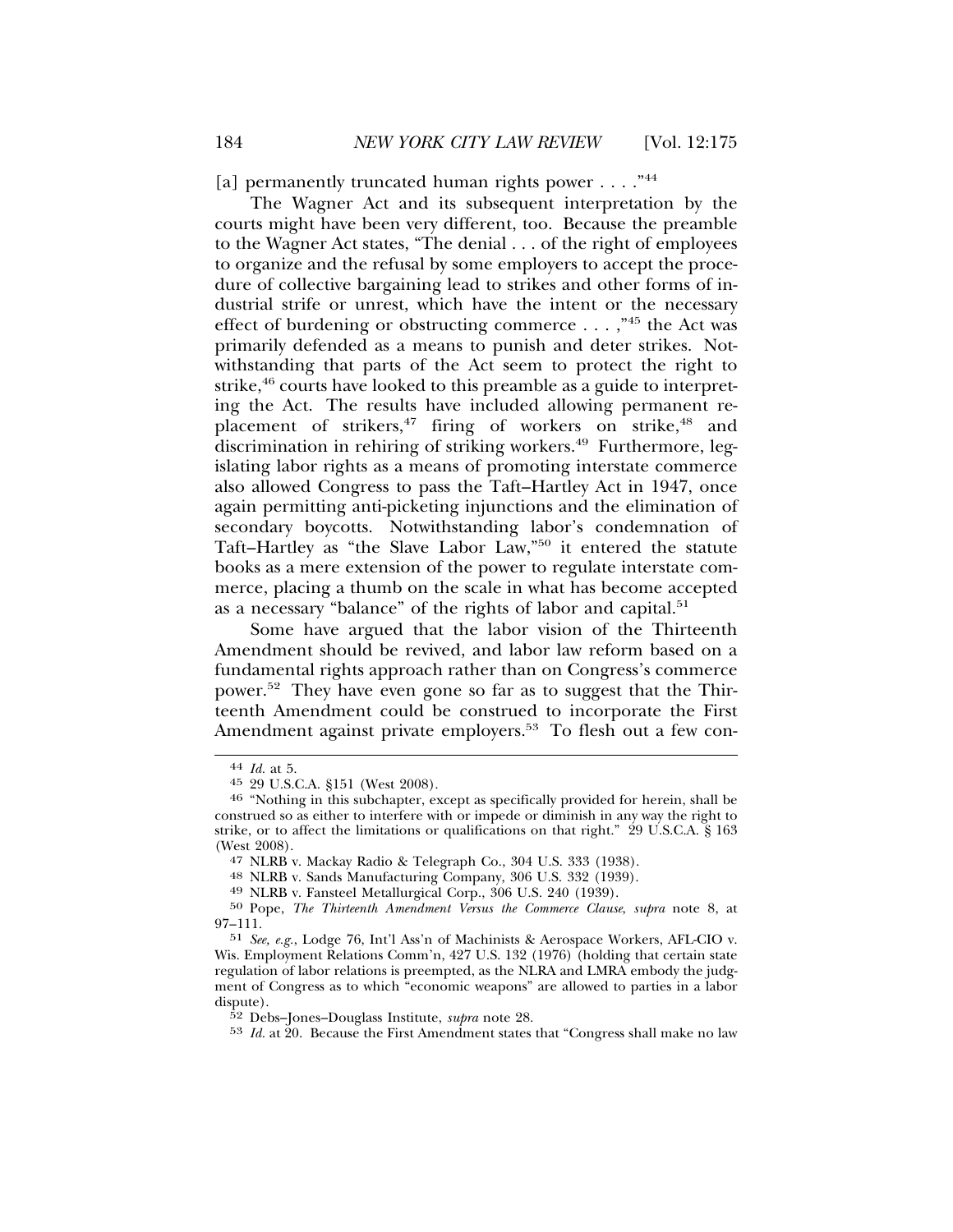crete steps in this direction, it is important to look to how courts have interpreted the Thirteenth Amendment in the 143 years since its passage.

#### II. LITIGATION

#### *A. Peonage and the Civil Rights Section*

The first expansion of the Thirteenth Amendment beyond chattel slavery came in 1867, with the Anti-Peonage Act.<sup>54</sup> Initially aimed at a system of labor that had taken root in New Mexico under Spanish Colonial rule, the statute prohibited the use of debt to hold an individual "to service or labor."55 The law saw little use until the turn of the century, when it was upheld in the *Peonage Cases*. 56 Shortly thereafter, the Supreme Court struck down an Alabama criminal statute which made it a crime to enter into a written contract for service and obtain money with intent to defraud the employer, and which made failure to perform the service prima facie evidence of intent to defraud.<sup>57</sup> Taken in combination, these provisions meant that anyone who entered into a work contract, got an advance, then failed to perform the work, was guilty of a crime. Discussing the Thirteenth Amendment's application to this law, the Supreme Court observed that "[t]he words 'involuntary servitude' have a 'larger meaning than slavery.'"<sup>58</sup> The purpose of the Amendment, explained the Court, was "to make labor free, by prohibiting that control by which the personal service of one man is disposed of or coerced for another's benefit . . . ."59

Three years later, in *United States v. Reynolds*, 60 the Court struck down another Alabama law that allowed an individual to pay a surety for an individual convicted of a crime, then hold him to a work contract in order to pay off the debt. Violation of the contract was punishable by further forced labor. The Court observed, "the convict is thus kept chained to an ever-turning wheel of servitude . . . ."61

<sup>. . .&</sup>quot; regarding freedoms of speech and association, it applies only to state action. U.S. CONST. amend I. The Thirteenth Amendment has no such limitations, applying to private actors as well as state and federal government.

<sup>54</sup> 42 U.S.C.A. § 1994 (West 2008).

<sup>55</sup> 42 U.S.C.A. § 1994 (West 2008).

<sup>56</sup> 123 F. 671 (M.D. Ala. 1903).

<sup>57</sup> Bailey v. Alabama, 219 U.S. 219 (1911).

<sup>58</sup> *Id.* at 241.

<sup>59</sup> *Id.* <sup>60</sup> 235 U.S. 133 (1914).

<sup>61</sup> *Id.* at 146–7.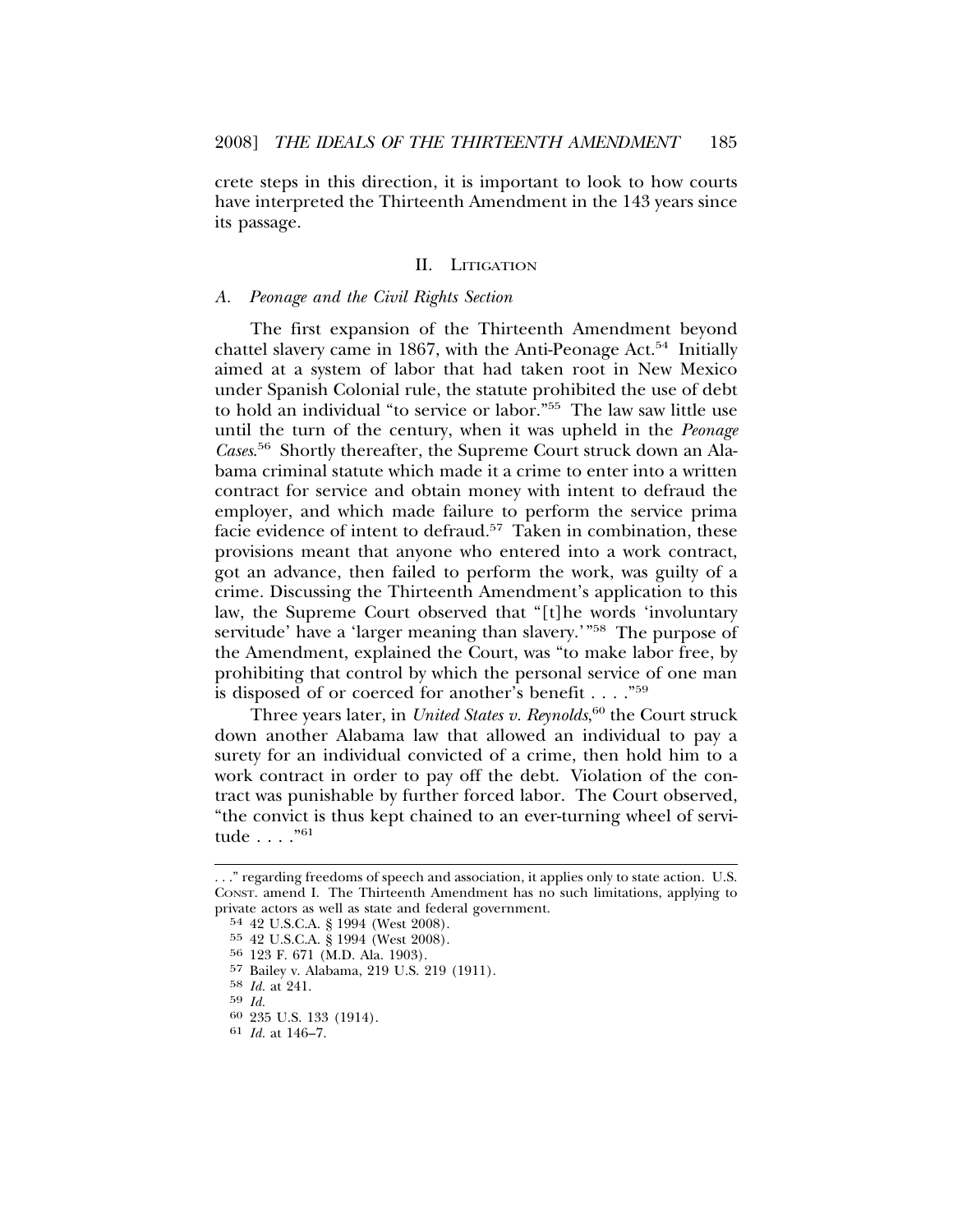In the late 1930's, shortly after the Wagner Act had been passed as an expansion of the commerce power, and as the labor movement's constitutional claims were beginning to fade, the Civil Rights Section was created within the Justice Department under Attorney General Frank Murphy.<sup>62</sup> A former governor of Michigan, Murphy was pro-labor, and he focused the early work of the Civil Rights Section on prosecuting peonage cases under the Thirteenth Amendment.63 The Civil Rights Section's lawyers litigated aggressively to try to expand the definitions of debt peonage. $64$ Murphy was succeeded as Attorney General by Francis Biddle, the former first chairman of the National Labor Relations Board ("NLRB"). Under Biddle's leadership, the Civil Rights Section successfully expanded the application of the anti-peonage law to cases not involving debt.<sup>65</sup> The focus had shifted to include "not only the availability of exit but also the conditions in which laborers found themselves working."66

#### *B. Expanding and Contracting Definitions*

The Civil Rights section saw some success in *United States v. Ingalls*. 67 The case involved a young woman, Dora Jones, who had been held as a domestic servant for over twenty-five years. She was subjected to various forms of abuse; her employers threatened to blackmail her by revealing that she had what the court characterized as "an adulterous relationship"68 with the her employer, threatening her with prison. Jones believed that her employers could make good on these threats. The district court upheld the sufficiency of the evidence under the lower court's definition of "slave": "A slave is a person who is wholly subject to the will of another, one who has no freedom of action and whose person and services are wholly under the control of another, and who is in a state of enforced compulsory service to another."69 Recounting the conditions under which Jones lived and worked, the court found her "wholly subject" to the will of the defendant.

The Second Circuit pulled back somewhat from this ex-

<sup>62</sup> Risa L. Goluboff, *The Thirteenth Amendment and the Lost Origins of Civil Rights*, 50 DUKE L.J. 1609, 1616 (2001). <sup>63</sup> *Id.* at 1617–18. <sup>64</sup> *Id*. at 1648–68.

<sup>65</sup> *Id.* at 1651. <sup>66</sup> *Id.* at 1648.

<sup>67</sup> 73 F. Supp. 76 (S.D. Cal. 1947). <sup>68</sup> *Id.* at 77. <sup>69</sup> *Id.* at 78.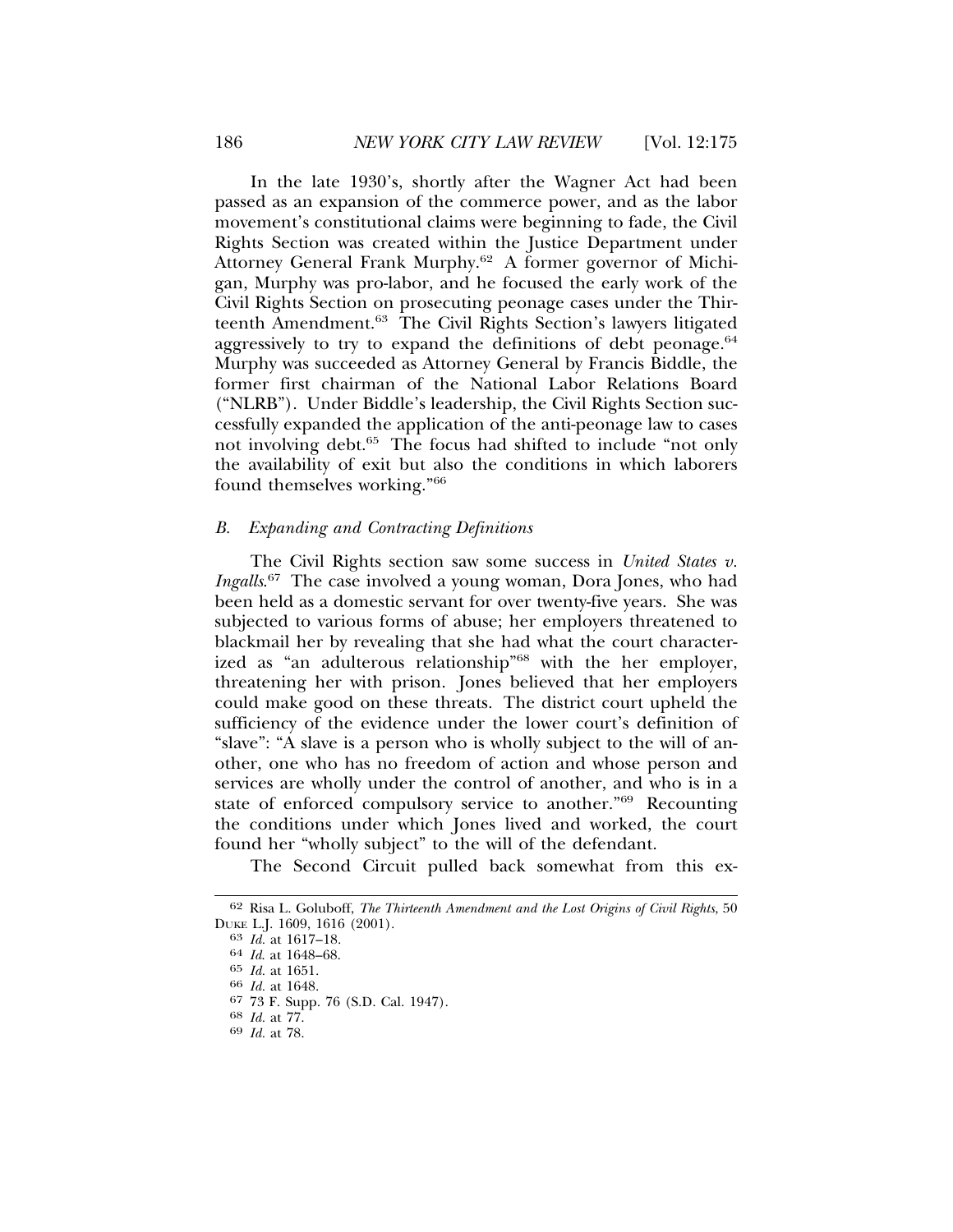panding trend in *United States v. Shackney*. 70 The case concerned a family of laborers who had been recruited in Mexico to come work on a farm in Connecticut. Their living conditions were far below what they had been promised; the laborers became indebted to the farm owner, and were threatened with various measures, including deportation, if they left. Holding that these facts did not establish coercion, Judge Friendly stated:

[W]e see no basis for concluding that because the statute can be satisfied by a credible threat of imprisonment, it should also be considered satisfied by a threat to have the employee sent back to the country of his origin, at least absent circumstances which would make such deportation equivalent to imprisonment or worse.<sup>71</sup>

Other courts were willing to take a broader view. The Fifth Circuit, in *United States v. Bibbs*, 72 held that "the law takes no account of the means of coercion." The availability of escape made no difference. "[A] defendant is guilty of holding a person to involuntary servitude if the defendant has placed him in such fear of physical harm that the victim is afraid to leave, regardless of the victim's opportunities for escape."73

By this point, courts were willing to consider forms of servitude that applied to individuals other than African Americans, making good on the claim in *The Slaughterhouse Cases* that "[i]f Mexican peonage or the Chinese coolie labor system shall develop slavery of the Mexican or Chinese race within our territory, . . . [the Thirteenth] amendment may safely be trusted to make it void."74 In *United States v. Mussry* the Ninth Circuit echoed this promise: "we must consider the realities of modern economic life: yesterday's slave may be today's migrant worker or domestic servant."75 Holding that conduct not including the use or threat of force could be enough to establish coercion, the court held that "[t]he crucial factor is whether a person intends to and does coerce an individual into his service by subjugating the will of the other person."76

In 1988, the Supreme Court put a stop to the expanding defi-

<sup>70</sup> 333 F.2d 475 (2d Cir. 1964).

<sup>71</sup> *Id.* at 486.

<sup>72</sup> 564 F.2d 1165 (5th Cir. 1977).

<sup>73</sup> *Id.* at 1168.

<sup>74</sup> *The Slaughterhouse Cases*, 83 U.S. 36 (1872).

<sup>75</sup> United States v. Mussry, 726 F.2d 1448, 1451 (9th Cir. 1984).

<sup>76</sup> *Id*. at 1453.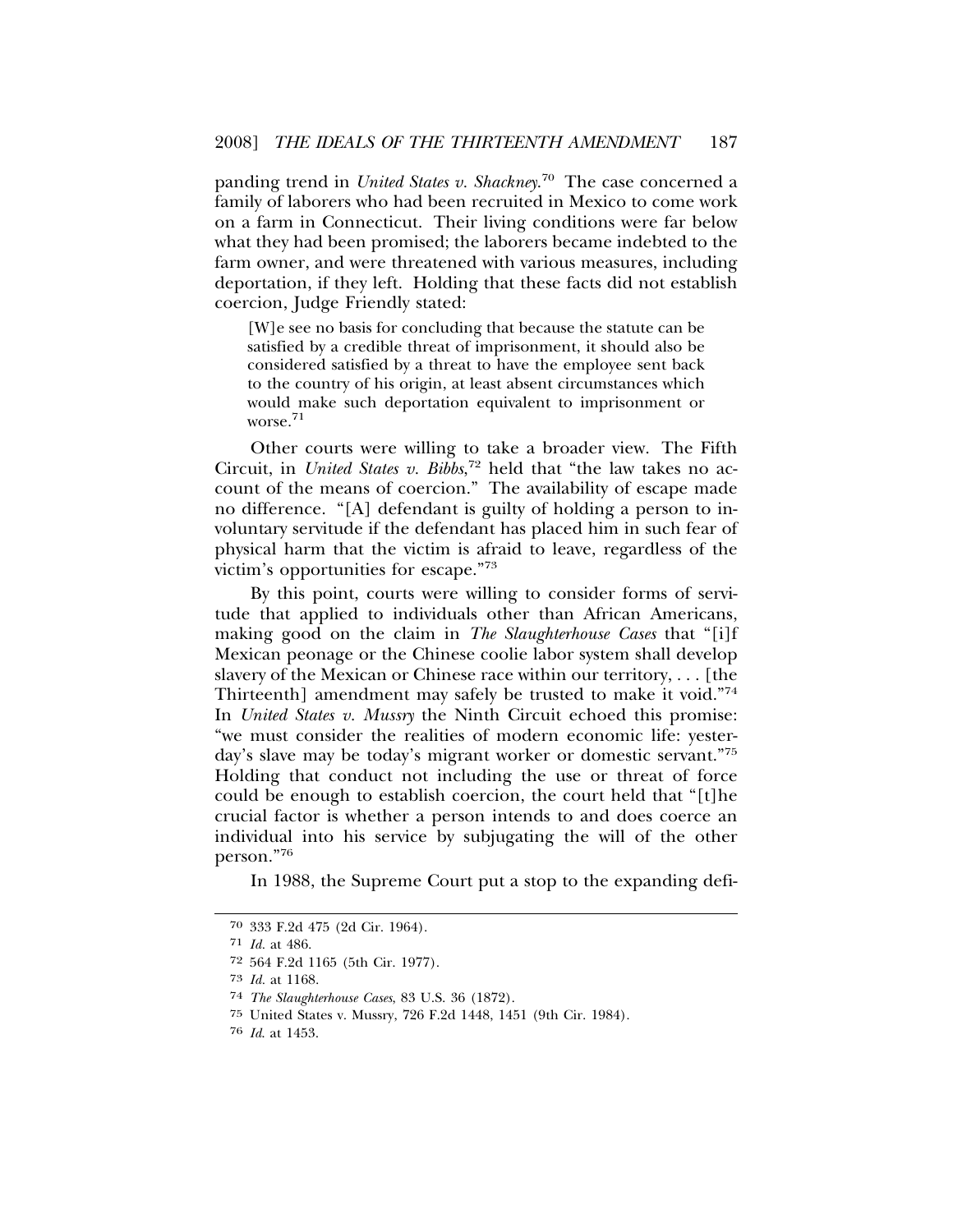nition of involuntary servitude in *United States v. Kozminski*. 77 The Court narrowed the definition to encompass only situations "in which the victim is forced to work for the defendant by the use or threat of physical restraint or physical injury, or by the use or threat of coercion through law or the legal process."78 At the same time that it closed a door, however, the Court opened a window:

Our holding does not imply that evidence of other means of coercion, or of poor working conditions, or of the victim's special vulnerabilities is irrelevant in a prosecution under these statutes . . . . a trial court could properly find that evidence of other means of coercion or of extremely poor working conditions is relevant to corroborate disputed evidence regarding the use or threatened use of physical or legal coercion, the defendant's intention in using such means, or the causal effect of such conduct.<sup>79</sup>

Thus, the quality of working conditions themselves were still relevant, at least as evidence of involuntary servitude. Congress partially rejected the Supreme Court's limited definition of involuntary servitude in the Victims of Trafficking and Violence Protection Act of  $2000.^{80}$ 

The shift in focus of the definition of "servitude" over time has moved the emphasis away from formalistic requirements of debt to cases where extremely harsh working conditions could provide corroborating evidence of coercion, applied by the threat or use of violence or legal process.

#### *C. From Individualism to Collective Power*

For those seeking protection for collective rather than individual rights under the Thirteenth Amendment, judicial opinions

<sup>77</sup> 487 U.S. 931 (1988).

<sup>78</sup> *Id.* at 952.

<sup>79</sup> *Id.*

<sup>80</sup> Victims of Trafficking and Violence Protection Act of 2000, §102(b)(13) P.L. 106-386, 114 Stat. 1464 (2000).

Involuntary Servitude statutes are intended to reach cases in which the persons are held in a condition of servitude through nonviolent coercion. In *United States v. Kozminski*, 487 U.S. 931 (1988), the Supreme Court found that section 1584 of title 18, United States Code, should be narrowly interpreted, absent a definition of involuntary servitude by Congress. As a result, that section was interpreted to criminalize only servitude that is brought about through use or threatened use of physical or legal coercion, and to exclude other conduct that can have the same purpose and effect.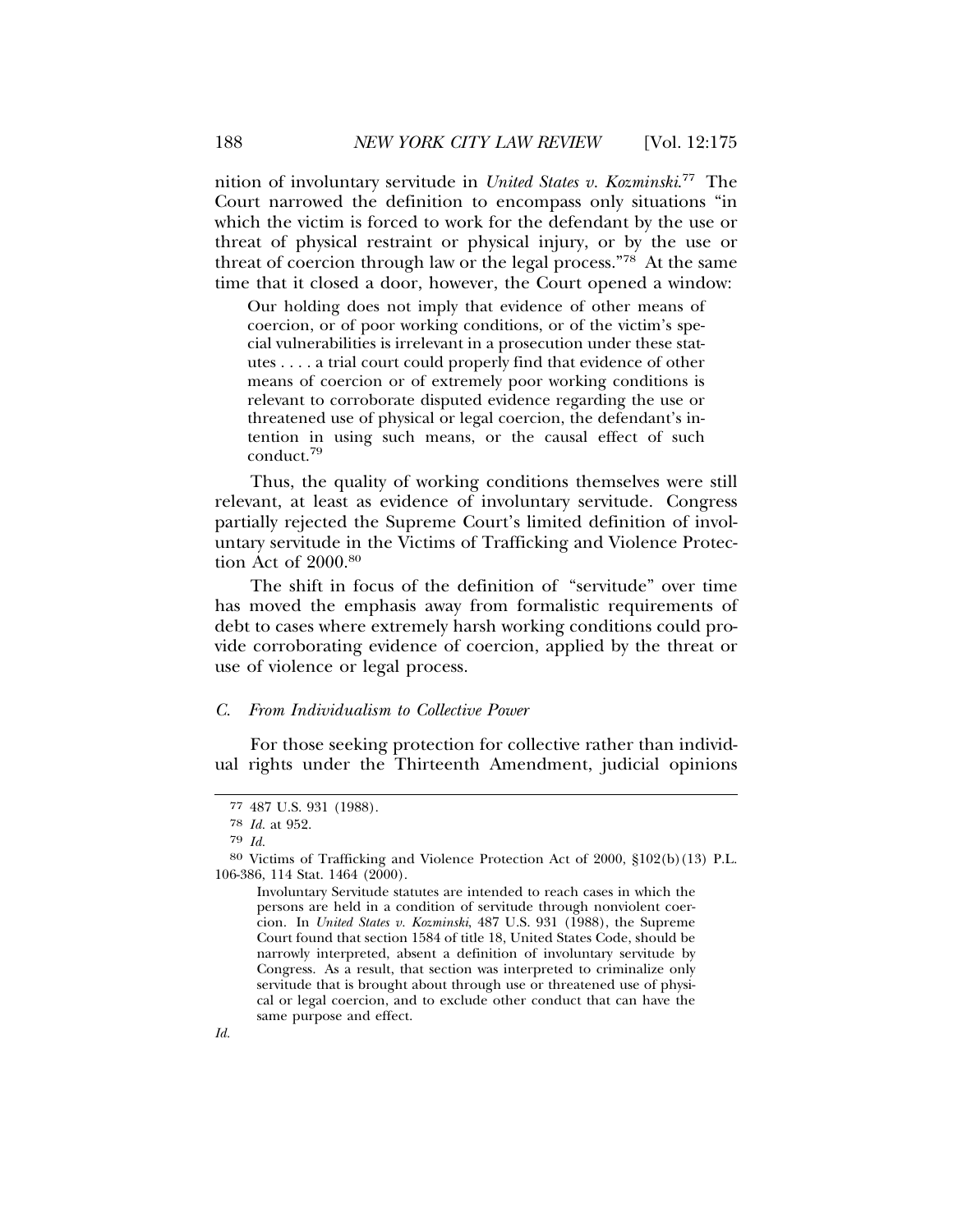sometimes seem to point in two directions. In *Pollock v. Williams*, 81 striking down a law nearly identical to the one at issue in *Bailey v. Alabama*, 82 the Supreme Court issued the following dictum: "The undoubted aim of the Thirteenth Amendment as implemented by the Antipeonage Act was not merely to end slavery but to maintain a system of completely free and voluntary labor throughout the United States."83 Only a few sentences later, however, the Court made clear the limits on this freedom:

[I]n general the defense against oppressive hours, pay, working conditions, or treatment is the right to change employers. When the master can compel and the laborer cannot escape the obligation to go on, there is no power below to redress and no incentive above to relieve a harsh overlordship or unwholesome conditions of work. Resulting depression of wages and working conditions and living standards affects not only the laborer under this system, but every other with whom his labor comes in competition.<sup>84</sup>

The statement is layered with complexity. While it explicitly embraces an individual rather than a collective right, it frames that right in terms of power; the reason that the right to quit is important is because it corrects the imbalance between worker and employer. Though the opinion might exaggerate the impact of this power, it does recognize the need to strike a balance between capital and labor. Finally, the statement reflects the New Deal progressive understanding that competition spreads and replicates working conditions throughout the market, but stops just short of recognizing the social dimensions of labor that were at the heart of Reconstruction-era thinking. The opinion thus looks back to the *Lochner* concept of freedom of contract, with its mythical equality between capital and labor, even while it accepts the progressive notion that working conditions should be standardized throughout the national economy; it does not see as far as the Thirteenth Amendment's original meaning.

Organized labor would use statements like these to challenge infringements on the collective right to quit work as a group (i.e., to strike) even after the passage of the Wagner Act. In *United States* v. Petrillo,<sup>85</sup> the Chicago Federation of Musicians was charged with violating the Federal Communications Act when it directed three

 $81$  322 U.S. 4 (1944).<br> $82$  219 U.S. 219 (1911).

<sup>82</sup> 219 U.S. 219 (1911). <sup>83</sup> Pollock v. Williams, 322 U.S. 4, 17 (1944). <sup>84</sup> *Id.* at 18.

<sup>85</sup> 68 F. Supp. 845 (N.D. Ill. 1946).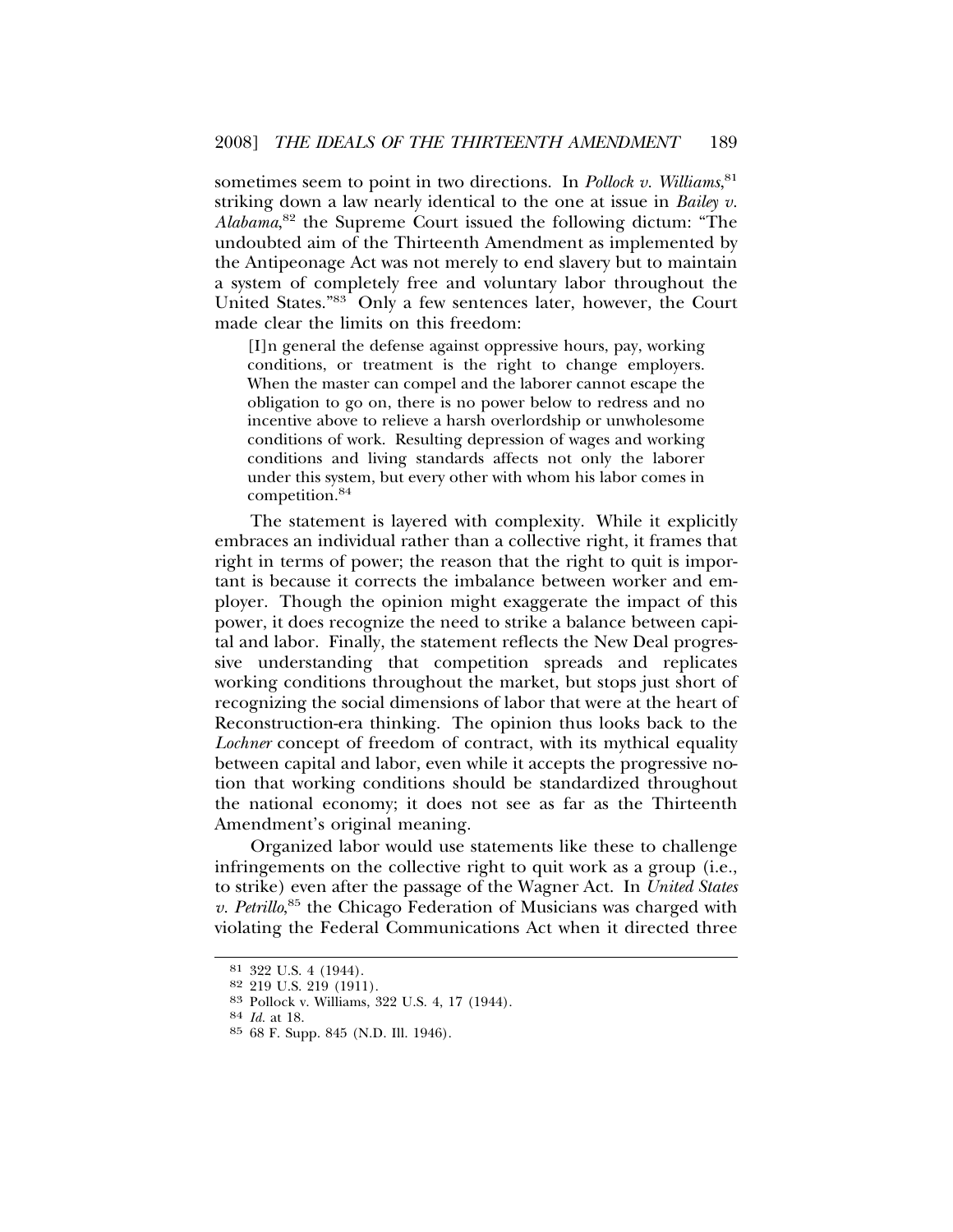of its members to leave their jobs and picket their employer, a radio station. The Illinois District Court agreed with the union that the restriction on the right to leave work in a group violated the Thirteenth Amendment: "[t]he freedom to quit and refuse to undertake work may as readily be exercised through a group organization as individually."86 The Supreme Court overturned this holding, but with noticeable reticence and minimal discussion:

[W]e consider the Thirteenth Amendment question only with reference to the statute on its face. Thus considered, it plainly does not violate the Thirteenth Amendment. Whether some possible attempted application of it to particular persons in particular sets of circumstances would violate the Thirteenth Amendment is a question we shall not pass upon until it is appropriately presented.<sup>87</sup>

The Court had such an opportunity just two years later, but declined to take advantage of it. In 1945, a Wisconsin local of The International Union, United Automobile Workers of America ("UAW") began holding a series of work actions against Briggs & Stratton, a manufacturer.<sup>88</sup> The union's tactic was to call unannounced union meetings on work time, which all employees were to attend. This amounted to a series of intermittent work stoppages, for which the employer could not prepare. The NLRB issued a cease and desist order, which the UAW challenged, arguing that the order, as applied, violated the Thirteenth Amendment. The Supreme Court dismissed this argument in a single paragraph, saying, "[t]he facts afford no foundation for the contention that any action of the State has the purpose or effect of imposing any form of involuntary servitude."89

Thirteenth Amendment claims as applied to labor rights would gradually become dormant in the federal courts as unions increasingly confined themselves to the processes of the NLRB. They reemerged periodically, however, at the state level. In *County Sanitation District No. 2 of Los Angeles County v. Los Angeles County Employees' Ass'n.*, 90 the California Supreme Court held that it was not unlawful for public employees to strike. In so doing, the majority opinion speculated that the case raised constitutional questions, but confined its holding to a discussion of the common law

<sup>86</sup> *Id* at 849.

 $^{88}$  Int'l Union, U.A.W., A.F. of L., Local 232 v. Wis. Employment Relations Bd., 336 U.S. 245 (1949).

U.S. 245 (1949). <sup>89</sup> *Id.* at 251. <sup>90</sup> 699 P. 2d 835, 38 Cal. 3d 564 (Cal. 1985).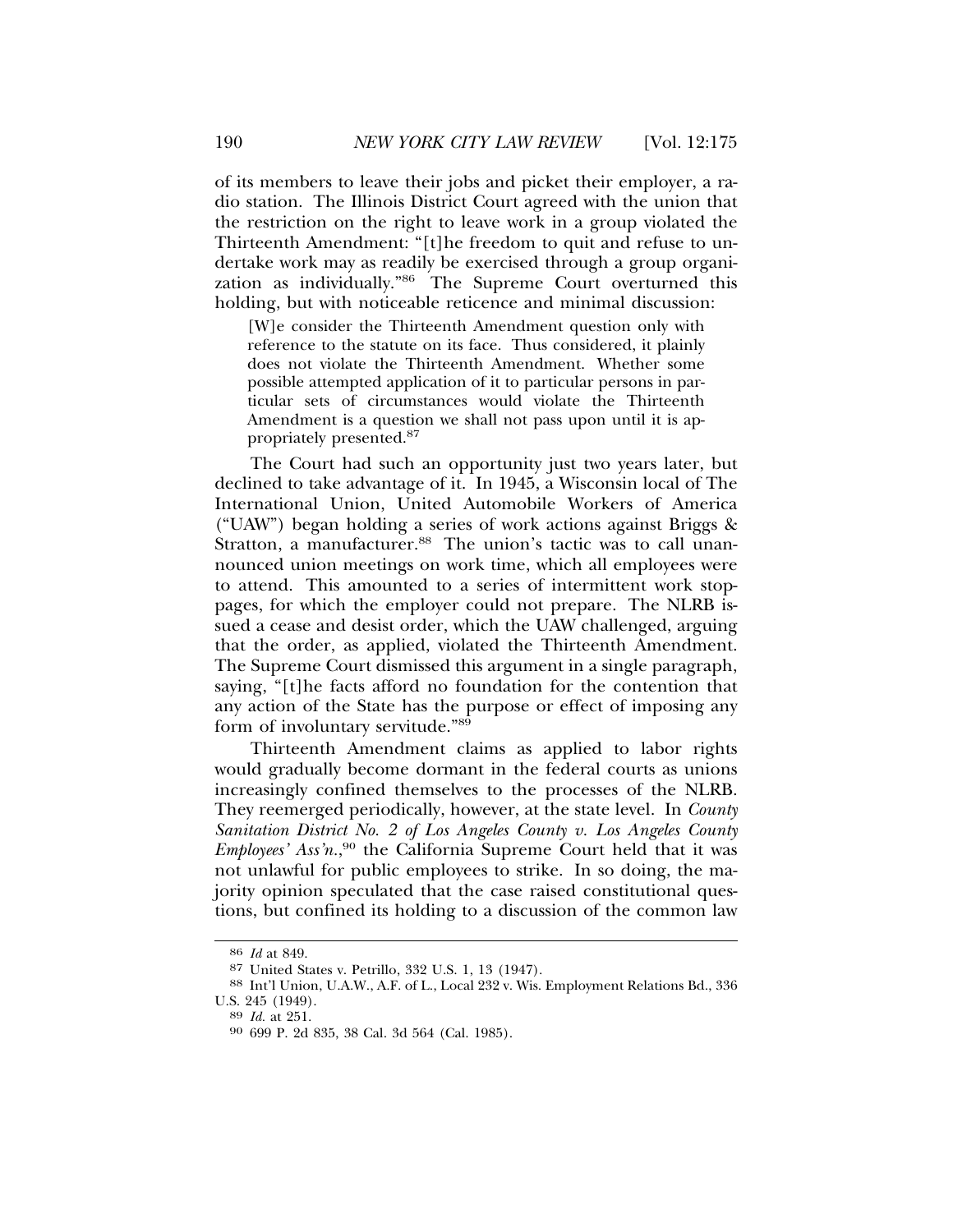prohibition on public employee strikes.<sup>91</sup> Two Justices' concurring opinion, however, squarely confronted the Thirteenth Amendment issue. The concurrence argued that there existed a constitutional right to strike, grounded in part in the Thirteenth Amendment<sup>92</sup>; it found a "close nexus" between the Amendment and the right to strike.<sup>93</sup> Reasoning from the U.S. Supreme Court's dicta in *Bailey v. Alabama*, *Pollock v. Williams*, and other cases, the concurring Justices stated that "the amendment is concerned not merely with the formal right to quit, but also with the *practical ability of working people to protect their interests in the workplace*,"94 and that "[t]o withdraw the right to strike is to deprive the worker of his or her only effective bargaining power."95 The opinion's discussion of this right was far-ranging, and included a critique of previous opinions that had rejected constitutional protections for strikers. It also connected broad union rights with the First Amendment rights of association and speech,<sup>96</sup> and considered the application of these protections to boycotts.<sup>97</sup>

To date, this opinion has been the most thorough discussion of Thirteenth Amendment labor rights in a judicial opinion. It is a good example of how the rights to organize, to strike, and to show solidarity with other workers might be connected with constitutional protections. While limited in its effect, it provides some hope that labor's constitutional claims might be revived and given life once again.

#### *D. Room for Growth*

While most of the holdings of federal cases discussing the

<sup>91 38</sup> Cal. 3d at 587–93.<br>92 Id. at 594 (Reynoso, J., and Bird, C.J., concurring).

<sup>93</sup> *Id.* at 598. Though it did not explicitly reference Justice Marshall's dissent in *San Antonio Independent School District v. Rodriguez*, 411 U.S. 1 (1973), the concurrence's use of the "nexus" language suggests the approach to Equal Protection cases described in that opinion. Marshall's dissent stated:

<sup>[</sup>T]he task in every case should be to determine the extent to which constitutionally guaranteed rights are dependent on interests not mentioned in the Constitution. As the nexus between the specific constitutional guarantee and the nonconstitutional interest draws closer, the nonconstitutional interest becomes more fundamental and the degree of judicial scrutiny applied when the interest is infringed on a discrimi-

natory basis must be adjusted accordingly.<br>411 U.S. at 102-3 (Marshall, J., dissenting).

 $94$  38 Cal. 3d at 598 (emphasis in original).  $95$  Id.

<sup>95</sup> *Id.* <sup>96</sup> *Id.* at 600.

<sup>97</sup> *Id.* at 601.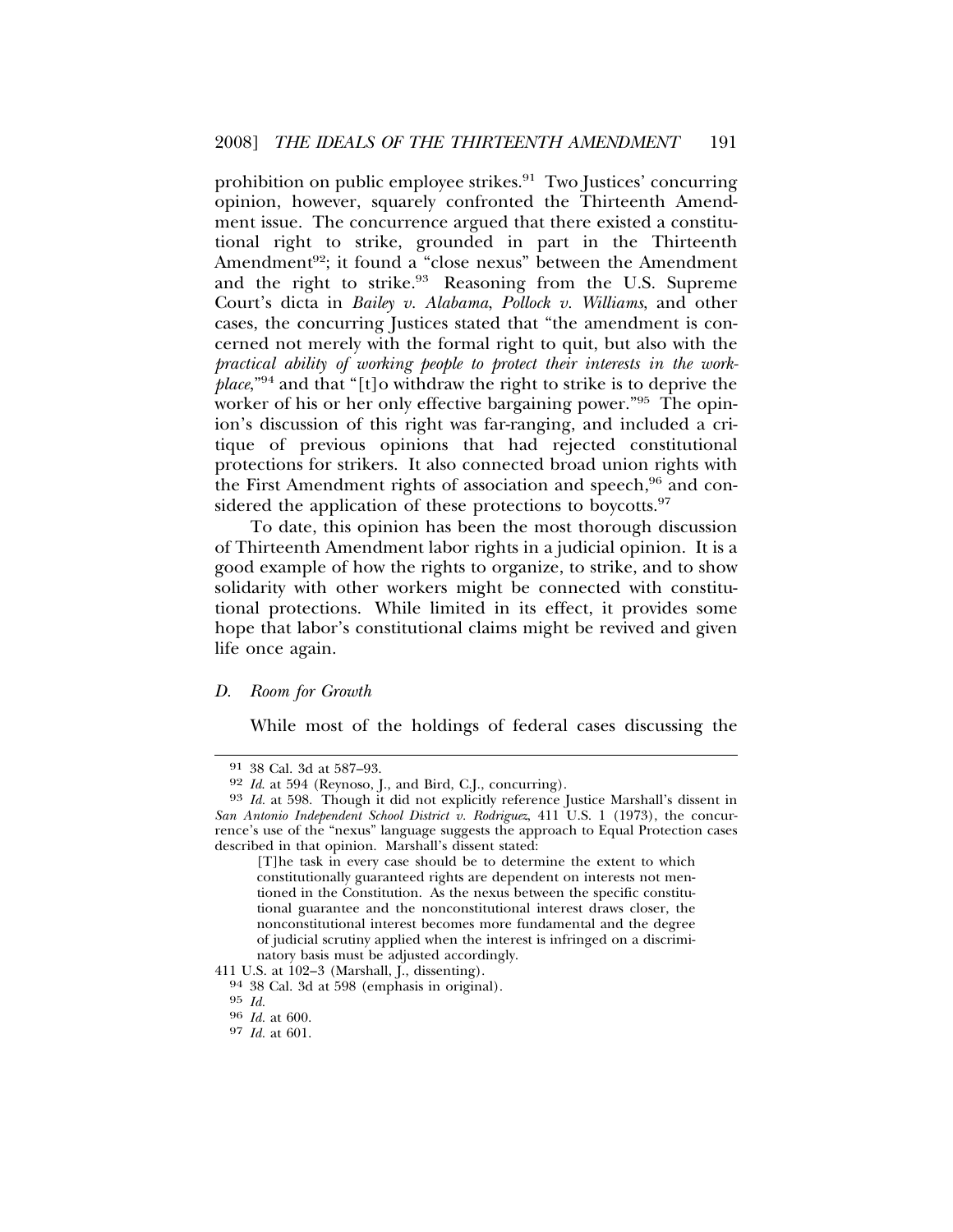Thirteenth Amendment are unhelpful in establishing concrete rights, the concurrence in *Los Angeles County Employees' Ass'n.* demonstrates that their dicta provide some spark of hope. There may be some room at the margins of these cases for litigation that could expand rights discourse. While it is unlikely, particularly given the current composition of the courts, that full-blown rights of organization and labor action will be embraced on constitutional grounds, the foundation might be laid to begin the construction of legislative protections.

One starting point might be the holding in *United States v. Kozminski*. 98 While the case limited the definition of involuntary servitude, it explicitly recognized factors that could be used as evidence of servitude: "evidence of other means of coercion or of extremely poor working conditions is relevant to corroborate disputed evidence regarding . . . use of physical or legal coercion."99 The opinion stated that "the victim's special vulnerabilities" might be relevant as well.<sup>100</sup> This suggests that involuntary servitude cases might probe into important areas. Cases where a worker is paid subminimum wages, or where health and safety laws are routinely violated, immediately suggest evidence that might support convictions for involuntary servitude. The reference to "special vulnerabilities" practically begs for an examination of factors such as immigration status, past criminal convictions, or even of socioeconomic position as it is tied to race and gender. As one example, advocates should be quick to point out to prosecutors $101$  that under

<sup>98</sup> 487 U.S. 931 (1988). <sup>99</sup> *Id.* at 952.

<sup>100</sup> *Id.*

<sup>101</sup> Because the anti-peonage statutes are criminal laws, it is difficult for advocates to control such litigation. There are a few possible solutions to this problem. One is to persuade a court to imply a civil remedy directly under the Thirteenth Amendment, under the authority of *Bivens v. Six Unknown Named Agents of the Federal Bureau of Narcotics*, 403 U.S. 388 (1971). Although two cases to date have declined to create such a remedy (*Turner v. Unification Church*, 473 F. Supp. 367 (D.R.I. 1978), and *Manliguez v. Joseph*, 226 F. Supp. 2d 377 (E.D.N.Y. 2002)), the decisions were both arguably flawed in significant ways. *See* Baher Azmy, *Unshackling the Thirteenth Amendment: Modern Slavery and a Reconstructed Civil Rights Agenda*, 71 FORDHAM L. REV. 981 (2002). *Manliguez* suggested another approach: implying a civil remedy from the criminal statutes. 226 F. Supp. at 384. This would import the same evidentiary standards discussed by the Supreme Court. Michael Wishnie has also suggested that advocates bring claims for Thirteenth Amendment violations under the Alien Tort Claims Act. *See generally* Michael Wishnie, *Immigrant Workers and the Domestic Enforcement of International Labor Rights*, 4 U. PA. J. LAB. & EMP. L. 529 (2002). While this would not directly expand the definitions of servitude under criminal statutes, it would allow reference to international norms on involuntary servitude and labor rights. Finally, he points out that reporting criminal cases to prosecutors can help lead to the regularization of workers' immigration status. *Id.* at 541.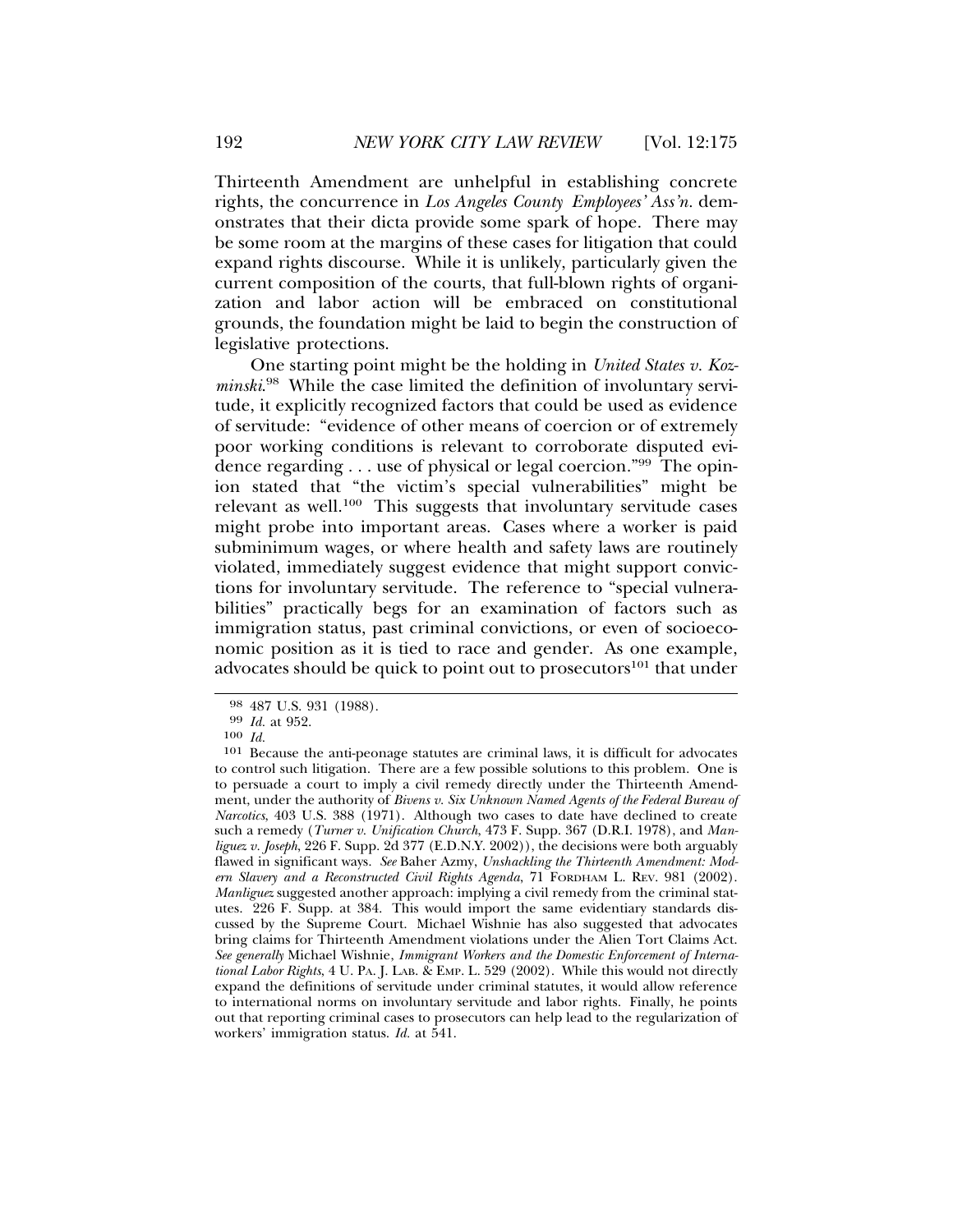*Hoffman Plastics*, 102 undocumented workers' practical ability to address their working conditions through the rights afforded by the NLRA is severely compromised.

The rights-expanding purpose of litigating involuntary servitude cases, or reporting them to criminal prosecutors, is twofold. First, it allows courts to expand on the connection between working conditions and the balance of power in the workplace, opening the door to a broader understanding of the role that various forms of coercion play in work relationships. Second, it calls on courts to look at the status of the workers involved, and to confront squarely the dilemma that undocumented workers find themselves in after *Hoffman*. While a substantial amount of criticism has been leveled at the decision outside of the courts, $103$  judicial recognition of the ways in which U.S. law makes undocumented workers "specially vulnerable" can be a useful form of pressure on the courts and the legislature to address the connection between immigration status and labor rights.

#### III. APPROPRIATE LEGISLATION

#### *A. Badges and Incidents*

Section 2 of the Thirteenth Amendment provides that "Congress shall have power to enforce this article by appropriate legislation."104 Under this section, the Congress of 1867 passed the antipeonage laws and criminal statutes to punish slavery, as well as the Civil Rights Act of 1866.105 The Supreme Court held relatively early in the Amendment's history that it applied not only to state, but to private action.106 The Court circumscribed the extent of Congress' reach, too; in *The Civil Rights Cases* it held that the Thirteenth Amendment granted Congress the power to pass laws to

<sup>102</sup> Hoffman Plastic Compounds, Inc. v. NLRB, 535 U.S. 137 (2002).

<sup>103</sup> *See, e.g.*, Gabriela Robin, *Hoffman Plastic Compounds v. NLRB: A Step Backwards for All Workers in the United States*, 9 NEW ENG. J. INT'L & COMP. L. 679 (2003); Thomas J. Walsh, *Hoffman Plastic Compounds v. NLRB: How the Supreme Court Eroded Labor Law and Workers Rights in the Name of Immigration Policy*, 21 LAW & INEQ. 313 (2003); David Ruiz Cameron, *Borderline Decisions: Hoffman Plastic Compounds, the New Bracero Program, and the Supreme Court's Role in Making Federal Labor Policy*, 51 UCLA L. REV. 1 (2003); Beth L. Throne, *Hoffman Plastic Compounds, Inc. v. NLRB: Empowering the Unscrupulous Employer and Stigmatizing the Undocumented Worker*, 17 TEMP. INT'L & COMP. L.J. 595  $(2003)$ .

<sup>104</sup> U.S. CONST. amend. XIII, § 2.

<sup>105</sup> Civil Rights Act of 1866, 14 Stat. 27 (1866) (codified at 42 U.S.C.A. §§ 1982–1992).

<sup>106</sup> *The Civil Rights Cases*, 109 U.S. 3 (1883).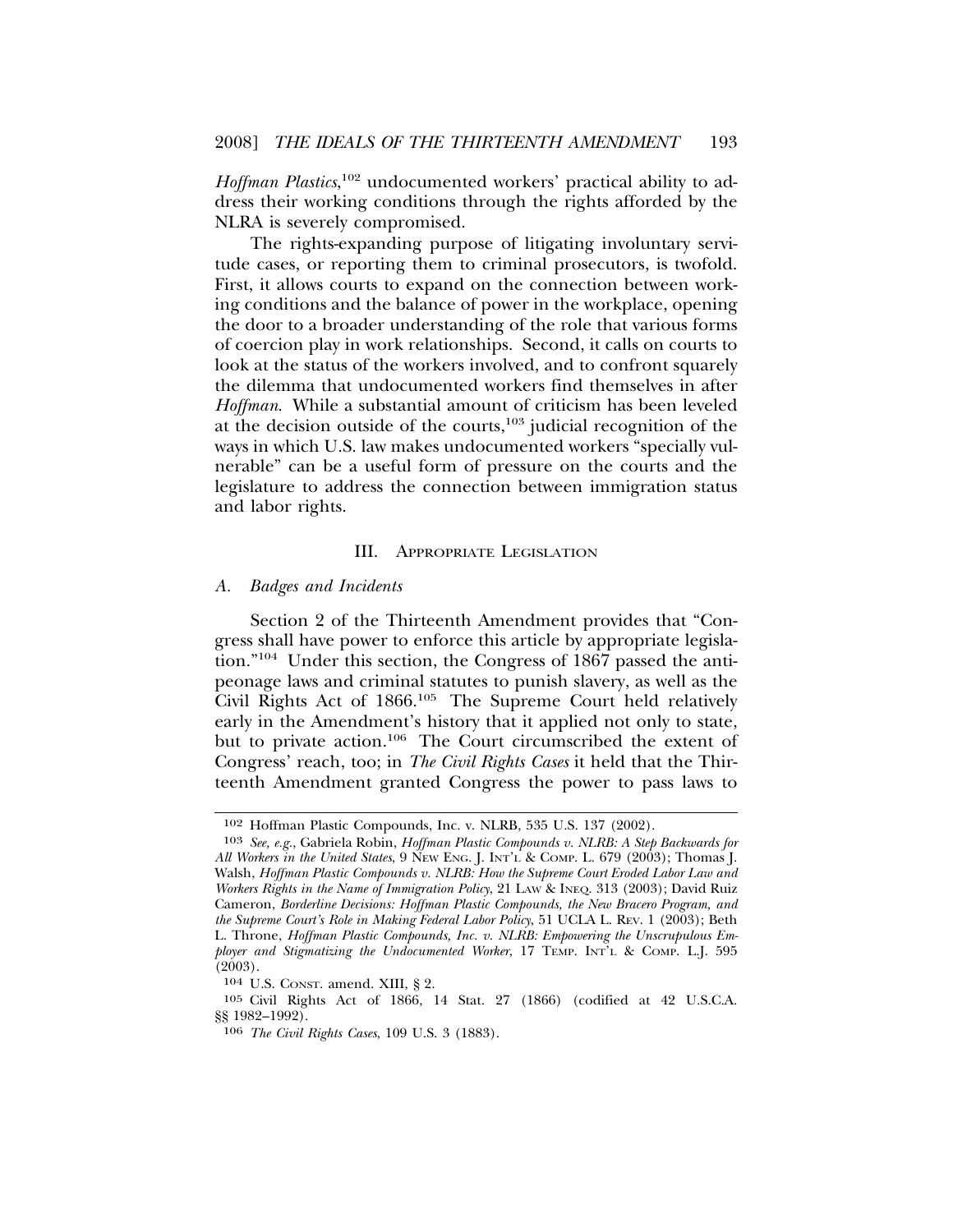"abolish[ ] all badges and incidents of slavery,"107 but drew a limit by holding that "[m]ere discriminations on account of race or color were not regarded as badges of slavery."108 The Court had set another limitation earlier in *The Slaughterhouse Cases*109; while it held that the prohibition against slavery did not apply only to freed slaves of African descent, it set a rule of construction that "it is necessary to look to the purpose which we have said was the pervading spirit  $\dots$  the evil which they were designed to remedy."<sup>110</sup>

Thus, while Congress clearly has the power to eliminate slavery or debt peonage, and pass laws applying to private actors to do so, it is unclear whether the "badges and incidents" language would apply to anyone but descendants of slaves held before the Civil War. Professor Maria L. Ontiveros of the University of San Francisco School of Law argues that it could; with reference to *Hoffman Plastics* she says "the inability to appeal to statutorily provided labor rights is a 'badge[ ] and incident' of slavery that violates the Thirteenth Amendment."111 It is true that the inability to access the courts is among the "badges and incidents" which the Supreme Court has recognized as within Congress's power to prohibit through legislation.112 But while the Court has held that Congress may eliminate slavery and the badges and incidents that flowed from its pre-Civil War existence, it has not to date held that the existence of badges and incidents of slavery *establishes* a slave-like condition.

Of course, as discussed earlier, the presence of legal impediments that parallel the recognized "badges and incidents" of slavery may constitute evidence of coercion under federal criminal statutes. While Congress may well be hesitant, for political reasons, to exercise its Thirteenth Amendment power to overturn *Hoffman Plastics*—as Professor Ontiveros argues it has the ability to  $d_0$ <sup>113</sup>—

<sup>107</sup> *Id.* at 20.

<sup>108</sup> *Id.* at 25.

<sup>109</sup> *The Slaughterhouse Cases*, 83 U.S. 36 (1872).

<sup>&</sup>lt;sup>111</sup> Maria L. Ontiveros, *Immigrant Workers' Rights in a Post-Hoffman World—Organizing Around the Thirteenth Amendment*, 18 GEO. IMMIGR. L.J. 651 (2004).

<sup>112</sup> In *The Civil Rights Cases*, the Court listed as "incidents" of slavery: "[c]ompulsory service for the benefit of the master, restraint of his movements except by the master's will, disability to hold property, to make contracts, *to have a standing in court*, to be a witness against a white person . . . ." 109 U.S. at 22 (emphasis added). Judicially held incidents have also included "the freedom to buy whatever a white man can buy, the right to live wherever a white man can live," Jones v. Alfred H. Mayer Co., 392 U.S. 409, 443 (1968), and (under the freedom to enter into contracts) the right to send one's child to a private school. Runyon v. McCrary, 427 U.S. 160, 173 (1976).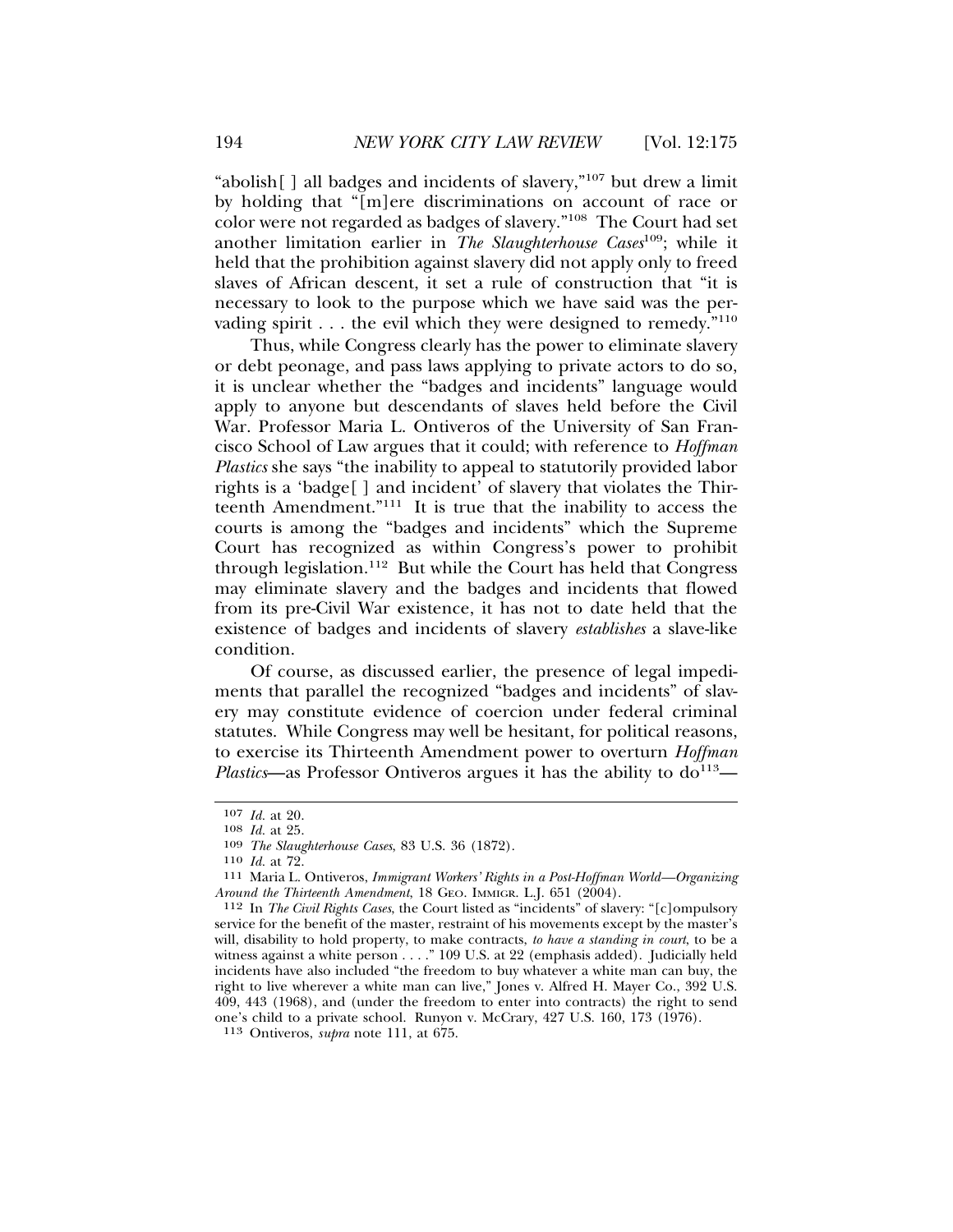recognition by courts that low wages and conditions are closely tied to the inability of undocumented workers to access legal protections would both provide doctrinal support for such legislation and could shift the debate. Overturning *Hoffman* would not be simply about protecting migrant workers, but about eliminating a form of coerced labor.

There are other facets of labor law with direct connections to slavery. For example, Professor James Atleson has drawn the connection between status conditions under slavery and other forms of servitude and the doctrine of the duty of loyalty under the NLRA.114 This doctrine, enunciated in cases such as *Jefferson Standard*, 115 denies the protection of labor law to workers who disparage their employer in some manner not directly related to a labor dispute. The impact of this rule is essentially to chill speech by employees, placing them in a position of vulnerability if they choose to speak freely about their employers. The consequence is to remove one avenue of appeal to the public in a labor dispute, and to keep the reality of workplace relations hidden from public view.

Given the connection between the notion that employees are forbidden from speaking ill of their employers and the status assumptions that emerged from the institution of slavery, Congress could feasibly pass a labor law reform bill that would include the elimination of the duty of loyalty under the Thirteenth Amendment. Such an enactment would have the practical effect of reforming social relations that continue to shape the modern workplace, but that are as antiquated as systems of bonded labor.

#### *B. Wage and Hour Laws*

Tying low wages to involuntary servitude, as *United States v. Kozminski* did, suggests another possible arena for Thirteenth Amendment legislation. Federal minimum wage and maximum hour legislation, in the form of the Fair Labor Standards Act  $("FLSA"),<sup>116</sup>$  is, like the National Labor Relations Act, grounded in the Commerce Clause. But if low wages are sufficiently connected with involuntary servitude, it might be possible to pass similar legislation under the Thirteenth Amendment. Given the persistent

<sup>114</sup> JAMES ATLESON, VALUES AND ASSUMPTIONS IN AMERICAN LABOR LAW 87–90 (1984). Professor Atleson currently teaches at the University of Buffalo Law School.

<sup>115</sup> NLRB v. Local Union No. 1229, Intern. Broth. of Elec. Workers, 346 U.S. 464 (1953).

<sup>116</sup> 29 U.S.C.A. §§ 201–19 (West 2008).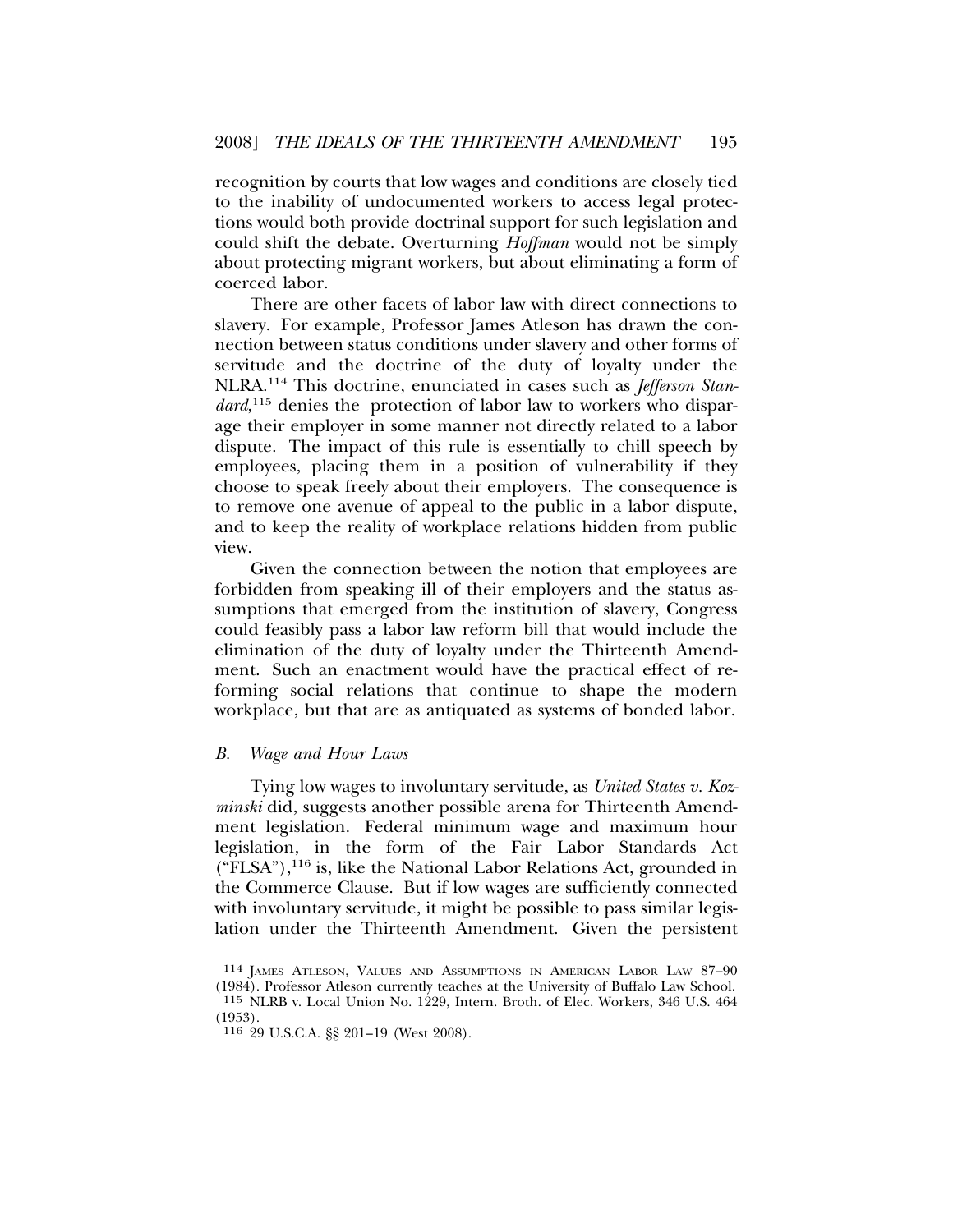problem of undocumented workers who are never paid at all for the work they do, $^{117}$  framing unpaid wages as slavery makes a good deal of sense intuitively. Artificially suppressed wages might be framed as a "badge and incident" of slavery insofar as it results from acts of coercion that are akin to bonded labor.

In her book *Suburban Sweatshops*, 118 Workplace Project founder Jennifer Gordon describes the fight of several worker centers in New York to pass the Unpaid Wages Prohibition Act, a law designed to toughen state wage standards and enforcement mechanisms. A federal version of this bill, passed under the Thirteenth Amendment, would have significant advantages over the FLSA. For one, the Thirteenth Amendment is universal in its application; it does not discriminate on the basis of citizenship or occupation. Because there is no need to tie it to commercial activity, there would be no need to establish that a worker is engaged in an enterprise in interstate commerce.<sup>119</sup>

Additionally, there would be little justification for exempting large numbers of workers from the bill's provisions, as the FLSA does.120 In particular, exemptions such as those applying to farm workers and domestic service workers (who were originally excluded from minimum wage legislation as a concession to Southern Democrats who wanted to keep down the wages of African-American workers still heavily employed in these occupations)<sup>121</sup> could be directly overturned as "badges and incidents" of slavery.

In terms of coalition building, there is some risk that an exclusive focus on the rights of the most exploited workers, while a sensible approach to the Thirteenth Amendment, will not include workers who are not earning wages close to the legal minimum, and who do not suffer from the same "special vulnerabilities" as the most exploited workers. One issue that might have broader appeal than the minimum wage is maximum hour legislation. Current wage and hour laws afford workers no right to refuse to work overtime when required by an employer, although union contracts might structure the process for how overtime is distributed. In *The*

<sup>117</sup> For some of the most egregious examples, given the context, see Immigrant Justice Project, Southern Poverty Law Center, Broken Levees, Broken Promises: New Orleans' Migrant Workers in their Own Words (2008), *available at* http://www. splcenter.org/legal/news/article.jsp?pid=21.

<sup>118</sup> JENNIFER GORDON, SUBURBAN SWEATSHOPS: THE FIGHT FOR IMMIGRANT RIGHTS  $(2005)$ .

<sup>119</sup> *Cf.* Fair Labor Standards Act, 29 U.S.C.A. §§ 206(a), 207(a)(1) (West 2008).

<sup>120</sup> *See* 29 U.S.C.A. § 213 (West 2008).

<sup>121</sup> Marc Linder, *Farm Workers and the Fair Labor Standards Act: Racial Discrimination in the New Deal*, 65 TEX. L. REV. 1335, 1353–56 (1987).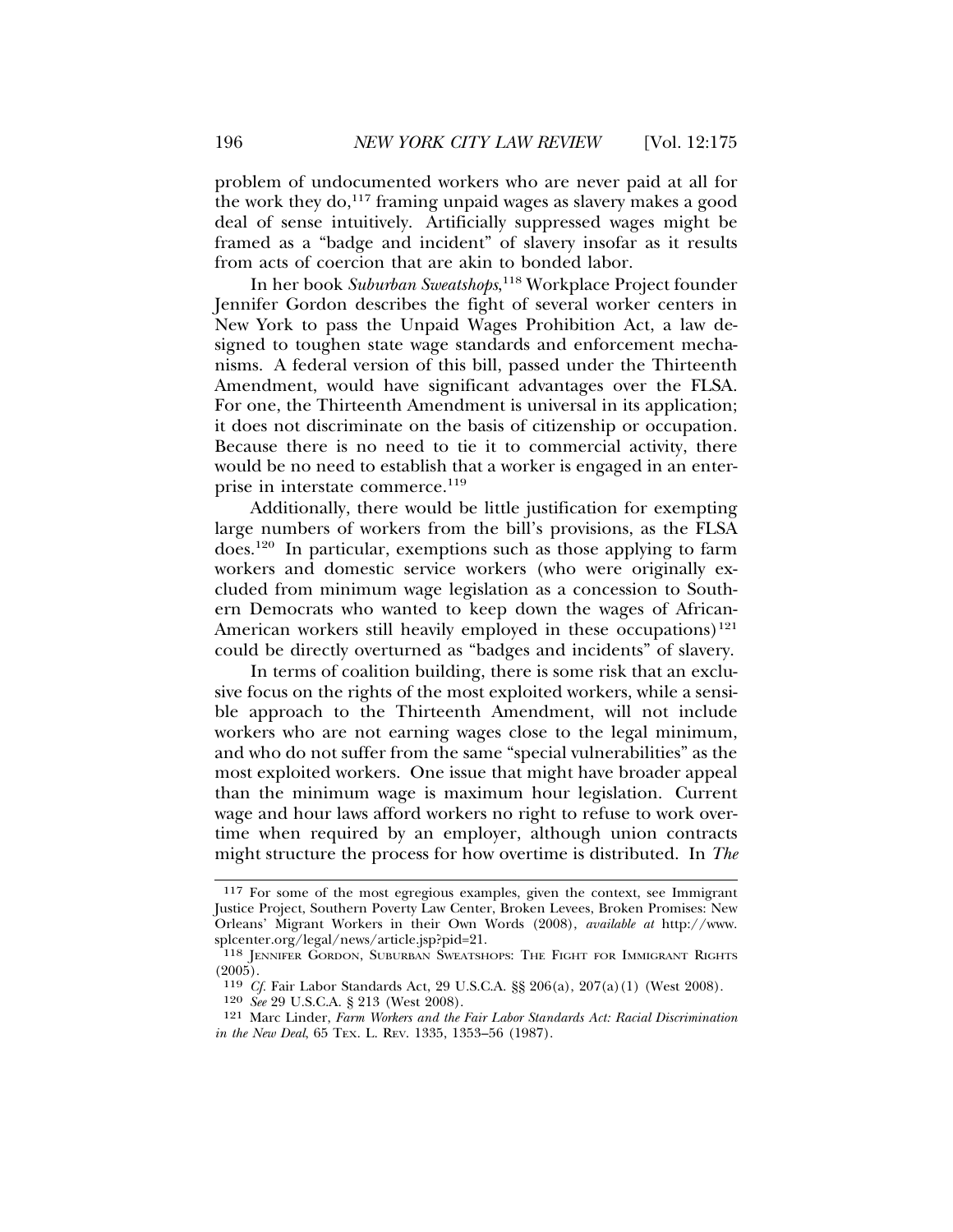*Civil Rights Cases*, the Supreme Court said that "[t]he long existence of African slavery in this country gave us a very distinct notion of what it was, and what were its necessary incidents. Compulsory service of the slave for the benefit of the master, restraint of his movements except by the master's will . . . and such like burdens and incapacities were the inseparable incidents of the institution."122 If compulsory service and the restraint of one's movement were "badges and incidents" of the slavery relationship, then nothing should preclude Congress from eliminating them under section two of the Thirteenth Amendment. The fact that the same incidents are shared by "free" labor, as they were at the time of the Thirteenth Amendment's founding, simply illustrates the power of the "free labor" philosophy of the amendment's founders. The condition of one laborer affects all others by association; the oppressiveness of the work relationship under the institution of slavery caused all labor to be viewed with disdain, and led to compromises of free workers' rights as well as those of the slave. To give the master ultimate power over the time of the servant is an incident of slavery, because it is a relationship that would have been unthinkable under a regime of truly free work relations. It exists, as the Thirteenth Amendment's framers might have argued, because we view all work as essentially slave-like.

Grounding minimum work standards in the elimination of involuntary servitude also highlights the moral dimension of work conditions in a way that a focus on interstate commerce does not. This is as important to the experiences of workers engaged in a movement as it is for the legal framework. Framing the issue as "slave wages" posits workers' demands as a matter of personal dignity and freedom. This can have a deep impact on how workers relate to their movements and the organizations within them.

#### IV. ORGANIZING

One hundred years ago, the labor movement's demands were couched in the language and theory of constitutional rights. The fact that the legal system rejected the movement participants' understanding of the Constitution did not deter them from making the claims. In resisting a Kansas law that would have submitted miners' disputes to an Industrial Court for adjudication, Alexander Howat, president of the miners' local, said "whether the law is declared constitutional or not, we have made up our minds that we

<sup>122</sup> *The Civil Rights Cases*, 109 U.S. 3, 22 (1883).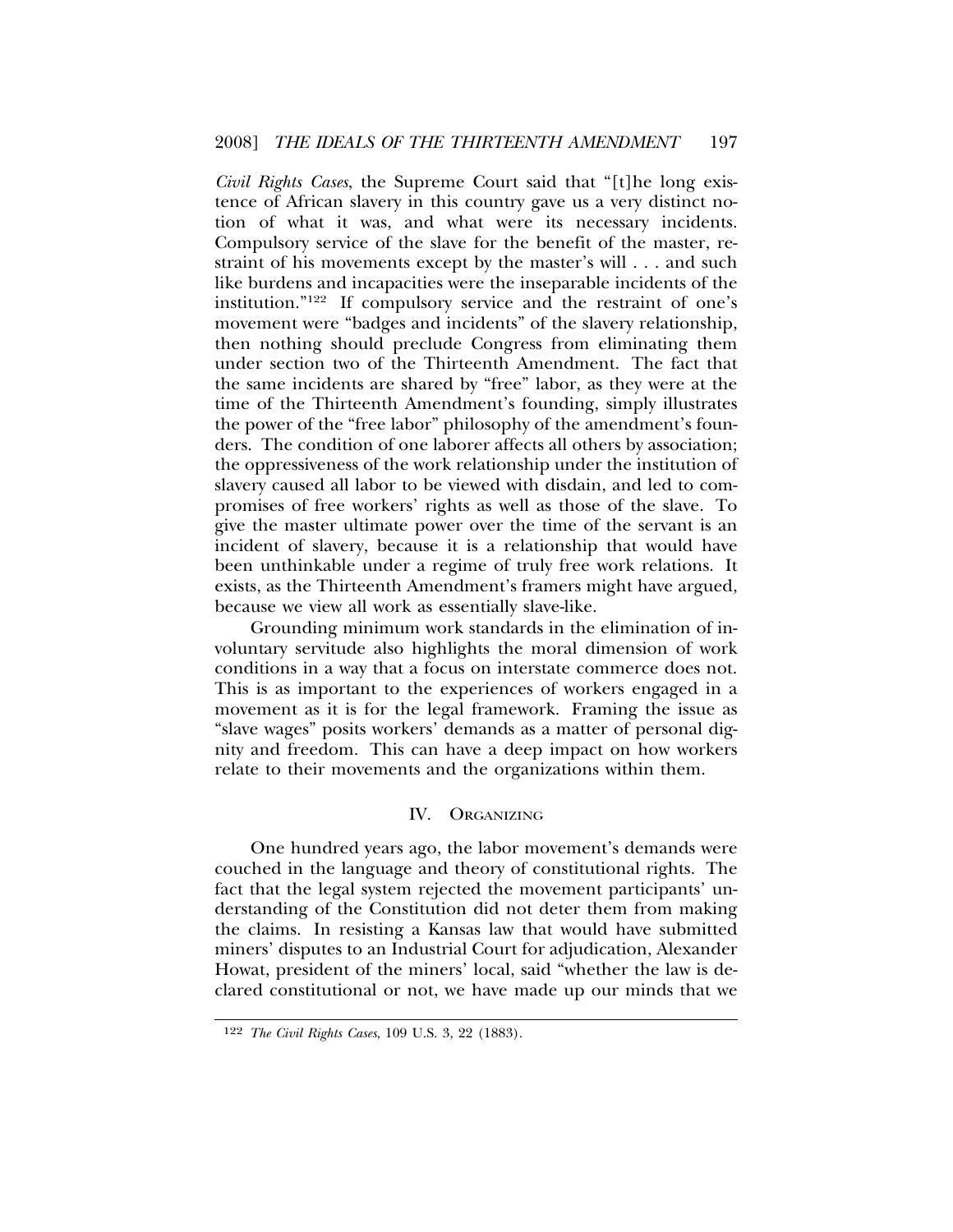would rather go to prison than to be a party to enslaving the workers of this State."123 James Pope calls this form of resistance "constitutional insurgency." Beginning from the premise that the purpose of a written Constitution is to allow the people, rather than the courts, to read and interpret it, this form of resistance uses constitutional claims as an animating principle. Its use can be traced through any number of successful movements, from women's suffrage to civil rights.

Jennifer Gordon describes a similar organizing theory in her book *Suburban Sweatshops*. 124 Through her discussion of "Rights Talk," she paints a picture of immigrant workers who go from believing (erroneously) that they have no rights to both claiming the limited rights that they do have and, more importantly, insisting on rights that the legal system denies them.125 The process, as important as the product, is a key part of developing a group consciousness that fuels organizing: "In the discussions that grew from the organization's critical approach to talking about rights, Workplace Project members imagined the forms [that] group unity and action to build power might take—and simultaneously reinforced a sense of group identity through their deliberations."<sup>126</sup>

This describes workers actively engaged not only in formulating their aspirations and goals as a movement, but in formulating a strategy to achieve them. It is a model that draws strength from the active engagement of workers, rather than looking at internal democracy as an impediment to power.<sup>127</sup> This is the dominant model of worker centers organized along models of participatory democracy. This model is critical to leadership development and to maintaining an active base of members.<sup>128</sup>

The level of engagement that worker centers require of their members meshes well with the philosophy underlying a Thirteenth Amendment approach to labor rights. The current economic model of unionism is built on a legal theory based in the com-

<sup>123</sup> Letter from Alexander Howat, President, District 14, United Mine Workers of America, to John H. Walker (Mar. 8, 1921), *quoted in* Pope, *Labor's Constitution, supra* note 6, at 970.

<sup>124</sup> GORDON, *supra* note 118.

<sup>125</sup> *Id.* at 167–73.

<sup>126</sup> *Id.* at 172.

<sup>127</sup> In *Democracy is Power*, Mike Parker and Martha Gruelle argue against what they see as the predominant view within unions, that democracy and power are in tension with one another. They argue instead that democracy creates a form of power that unions desperately need to embrace. PARKER & GRUELLE, *supra* note 15, at 33.

<sup>128</sup> JANICE FINE, SUBURBAN SWEATSHOPS: ORGANIZING COMMUNITIES AT THE EDGE OF THE DREAM 208 (2006).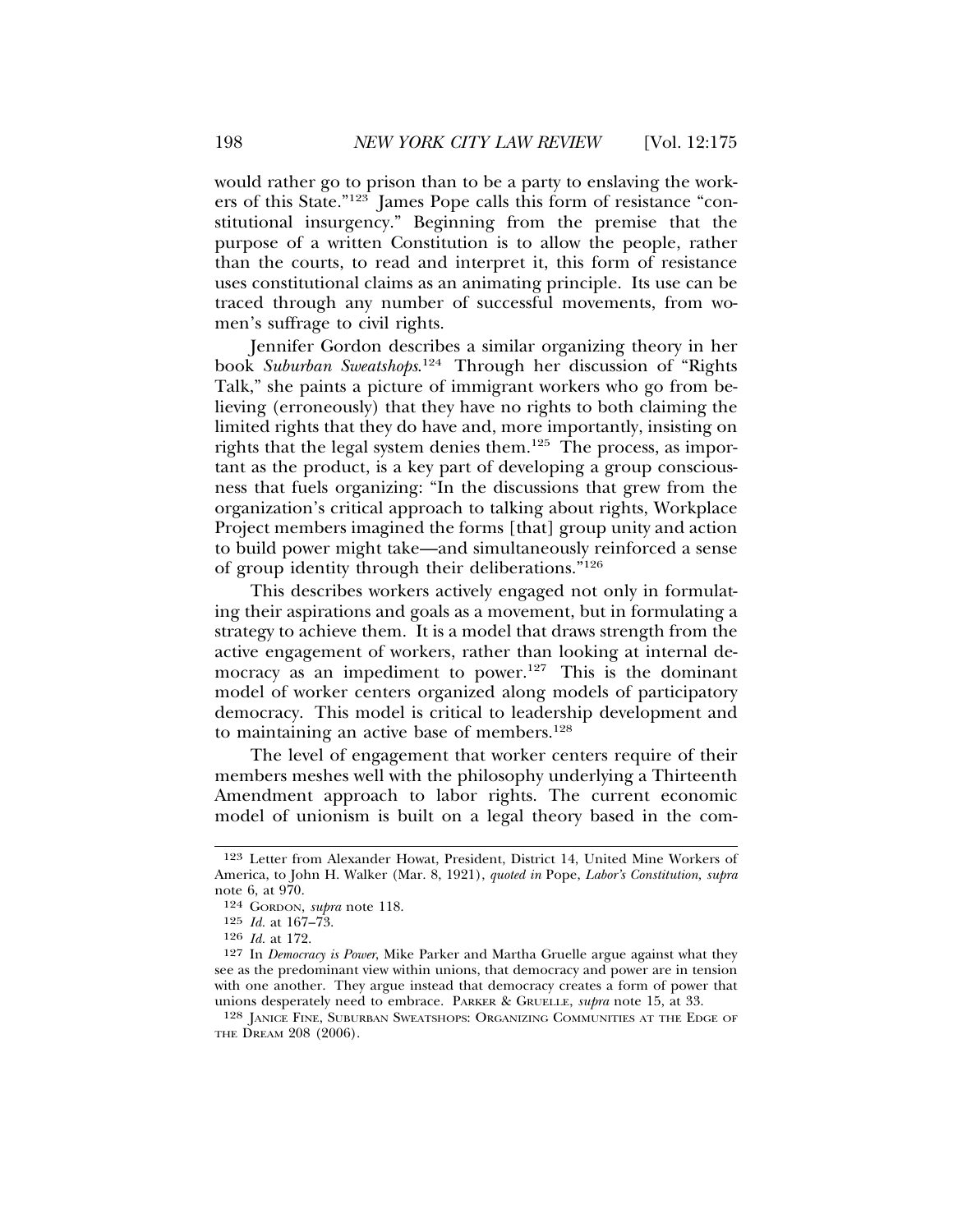merce clause, goals that are framed in terms of union density and prevailing wages, and an organizing practice measured in terms of numbers of members rather than depth of commitment. In contrast, a fundamental rights model grounds its legal philosophy in ideas of freedom of association and civic participation, articulates its goals as respect and full inclusion within society, and defines the success of its organizing in terms of members' engagement with the organization. It demands redress of the full range of social impediments that are tied to the work relationship. An organization built on this model is more stable because members have a personal stake in not only the goals, but in their inclusion within the group. Gordon asserts, "Through structures to develop internal democracy and member leadership, it can model the democracy it works toward in the outside world."129 The internal life of worker centers reflects the aspirational goals of fundamental labor rights.

#### V. WORKERS CENTERS AND RIGHTS CONSCIOUSNESS

A shift to a regime of labor rights grounded in the Thirteenth Amendment is unlikely to occur without a movement behind it. Incremental legal changes, such as those discussed above, will be useful steps along the way, but are unlikely to bring about major transformation.

Labor unions would initially seem to be well situated to carry out this project, and indeed, their political strength, staff and financial resources, and presence in so many communities throughout the country make them important participants. Unions' current proposals for labor law reform, however, are not particularly reflective of a Thirteenth Amendment approach.

The Employee Free Choice Act ("EFCA"), the current legislative project of the AFL–CIO and the Change to Win coalition, would allow workers to organize unions through a card check process,130 in which a union is recognized as soon as a majority of workers in a given workplace sign cards stating their intent to organize a union.<sup>131</sup> It also mandates that, if a union and an employer are unable to negotiate a contract within a given time frame,

<sup>129</sup> GORDON, *supra* note 118, at 273.

<sup>130</sup> Employee Free Choice Act, H.R. 800, 110th Cong. (2007), *available at* http:// thomas.loc.gov/ (search term "Employee Free Choice Act" in "Search Bill Text").

<sup>131</sup> The definition of a "workplace," or, in the NLRA's terms, a "bargaining unit," is a complicated question that has a substantial body of agency law built around it. This matter is beyond the scope of this paper.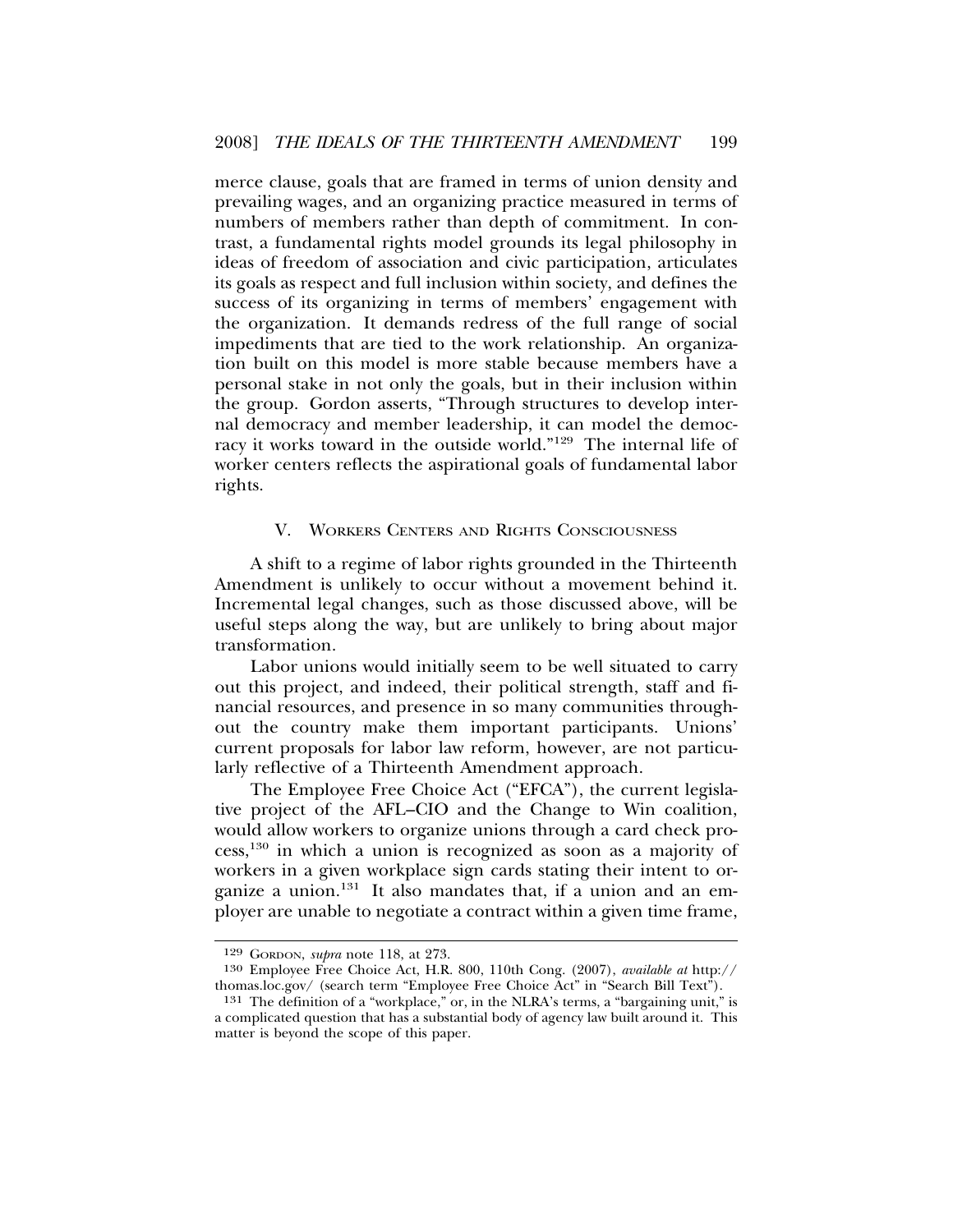they take the subjects of bargaining before an arbitrator, whose decision will be binding.

The law would facilitate formation of unions, but displaces the participation of workers in the organizing process. Organizing a union can take place through a minimal commitment. As under the current bargaining framework, winning a good contract will still require significant mobilization of the workers in a bargaining unit, but there will be some foundational level created by the prospect of binding arbitration. The default position shifts; now, the union will end up with a contract that likely includes some gains, even if the membership is not highly mobilized.

Even under the current NLRA framework, the challenges of organizing and winning a first contract can be liberatory processes, through which workers develop a critical consciousness and become mobilized to confront their employers. With an eased path to unionization, the opportunity for such mobilization, in which worker engagement and participation form the core of organizing strategy, fades somewhat. The fastest and easiest path to growth under the EFCA follows a track that further concedes the narrow definition of the work relationship that the economic model of unionism embraces.

This is not to say that EFCA is a bad thing for the labor movement. At a time when private sector union density is below ten percent, an easier path to union growth is essential. Even without a deeper vision of workplace rights and an active membership base, union density has a major impact on the power of unions to affect working conditions. There is no doubt that most unions will always fight for better contracts, and engage in qualitative membership mobilization in order to achieve them. The danger lies in limiting the goals of the movement to growth and power building, without also articulating broader social goals. An organizing method based on constitutional insurgency and "rights talk" posits a feedback model in which the pursuit of broad-based rights spurs further growth. It is growth reflected in the building of internal capacity, not just numerical increase.

As discussed above, worker centers are in some ways ideally suited to carry forth this project of rights-based organizing. Many of them are based in constituencies that are outside of the mainstream labor movement, with members who have some of the strongest claims to Thirteenth Amendment protections. Many of